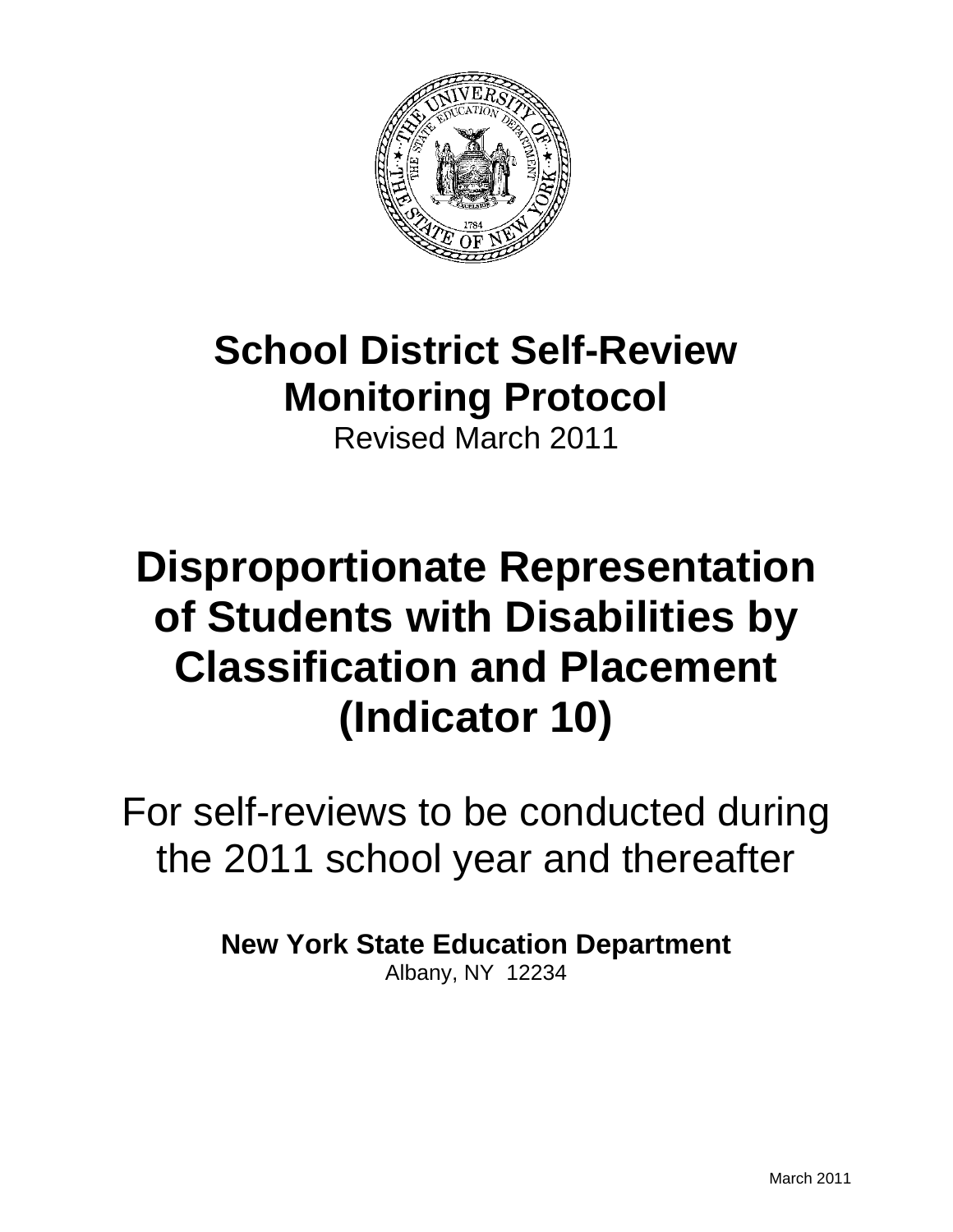## **Table of Contents**

## **Attachments**

|               | Attachment 1: Checklist to Complete the Disproportionality Self-Review Monitoring<br>Protocol |
|---------------|-----------------------------------------------------------------------------------------------|
|               | Attachment 2: School District Self-Review Monitoring Protocol                                 |
|               | Attachment 2A: Regulations of the Commissioner<br>Education<br>of                             |
|               | Section 200.1(zz) – Definitions of Disability Classifications                                 |
|               | Attachment 3: Individual Student Record Review Form                                           |
| Attachment 4: | Focused Rubric to Evaluate the Committee on Special Education                                 |
|               | (CSE) Process                                                                                 |
| Attachment 5: | Disproportionality Self-Review Monitoring Report                                              |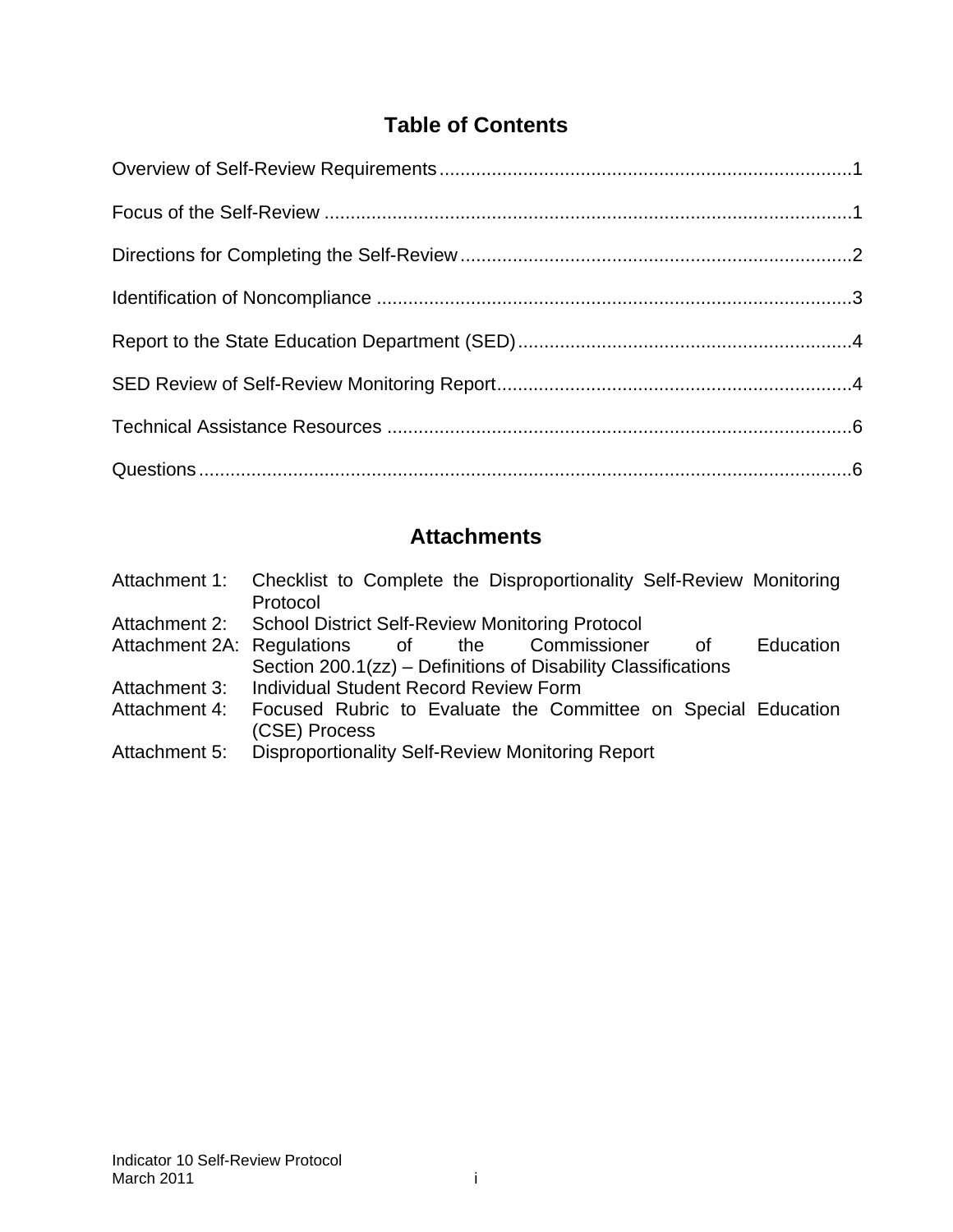## **Self-Review Monitoring Protocol Disproportionate Representation of Students with Disabilities by Classification and Placement (Indicator 10 of the State Performance Plan)**

#### **Overview of Self-Review Requirements**

School districts that are identified under federal Indicator 10 of the State Performance Plan by the State Education Department (SED) as having significant disproportionate representation of students with disabilities by classification and/or placement are required to complete this self-review monitoring protocol. School districts must determine if the district's policies, procedures and practices used in the classification and placement of students with disabilities are resulting in disproportionality in the following areas:

- The disproportionate representation of racial and ethnic groups in specific disability categories that is the result of inappropriate identification (Indicator 10a); and
- The disproportionate representation of racial and ethnic groups in special education placement that is the result of inappropriate policies, procedures and practices (Indicator 10b).

## **Focus of the Self-Review**

The self-review monitoring process is a focused review of a school district's policies, procedures and practices (i.e., implementation of policies and procedures) that most closely relates to the classification of children as students with disabilities or their placement in particular educational settings.

This review has two focus areas described below:

- **I. Individual Evaluations of Students with Disabilities.** The school district's evaluation practices will be reviewed to determine if students of the identified racial and ethnic groups have received appropriate evaluations. The evaluations must include a variety of assessment tools and strategies to gather relevant functional, developmental and academic information about the student that may assist in determining the student's specific classification and the content of the student's individualized education program (IEP), including information related to enabling the student to participate and progress in the general education curriculum.
- **II. Committee on Special Education (CSE) Recommendation.** The district's development of a student's CSE recommendation will be analyzed from the perspective of the CSE's decision-making process, as well as to see if the recommendation meets selected regulatory requirements specific to access to general education.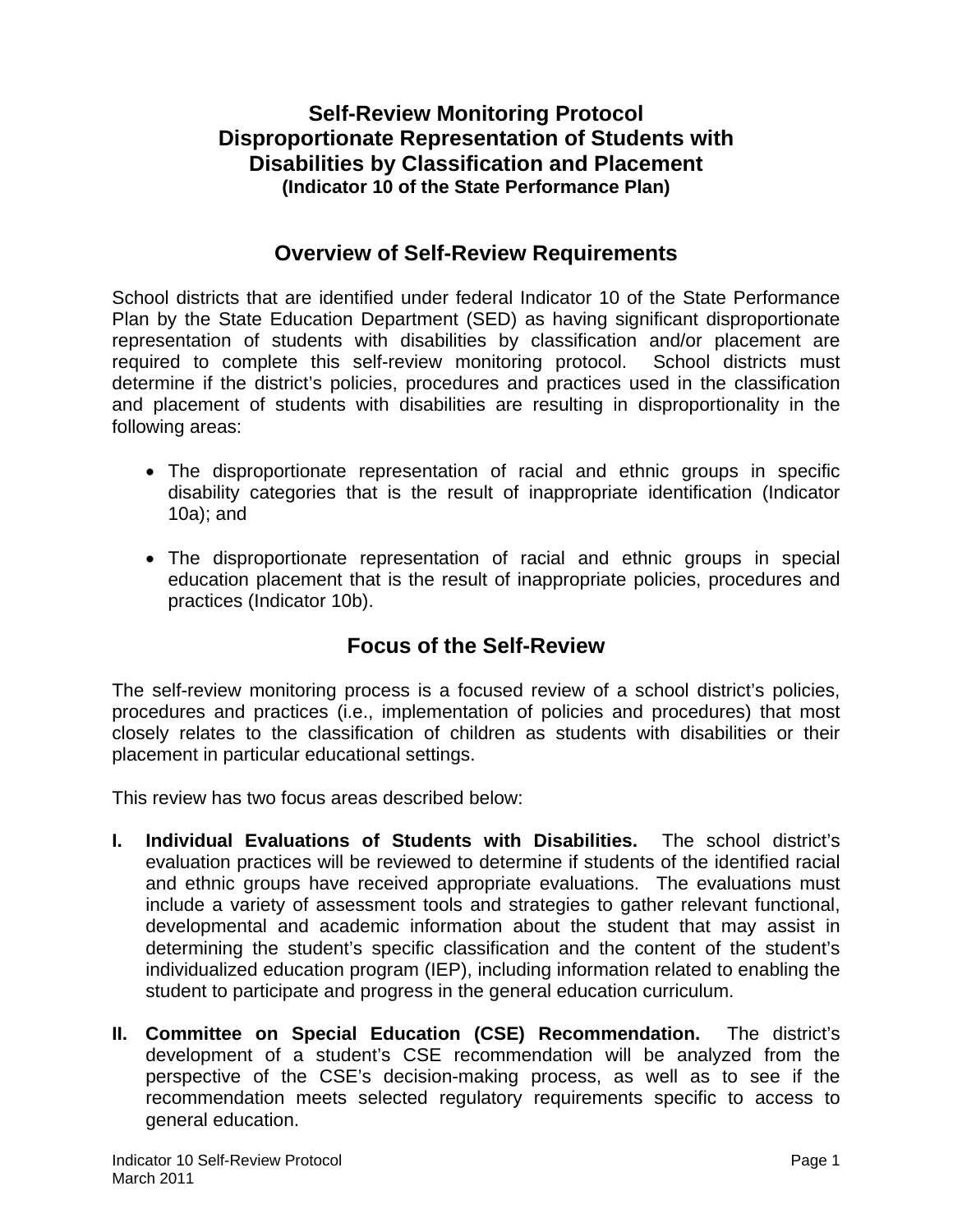- The district's CSE process will be examined to determine to what extent the practices of the CSE contribute to an over- or under-classification of students of identified racial and ethnic groups in particular disability categories, classifications are based on student evaluations, and special education programs and services are considered that will enable the student to be involved in and progress in the general education curriculum and to be educated in the least restrictive environment.
- Students' IEPs will be evaluated to ensure that recommendations are based on student needs and that students are provided opportunities to be involved in and progress in the general education curriculum, educated in general education classes to the greatest extent appropriate, and placed in the least restrictive environment.

## **Directions for Completing the Self-Review**

- **Instructions to Complete the Self-Review Monitoring Protocol (Attachment 1)** – This form provides a step-by-step process to complete the self-review. The district must maintain documentation for every step of the review process for later verification. There are four forms (Attachments 2-5) that must be completed as part of the self-review monitoring process.
- **School District Self-Review Monitoring Protocol (Attachment 2)** This form establishes the protocol to conduct the self-review. The protocol:
	- $\circ$  specifies the regulatory requirements relating to the two focus areas described above;
	- o identifies documentation (e.g., data charts, student record reviews, CSE rubric or meeting minutes and IEPs) that must be reviewed; and
	- o identifies information to "look for" in reviewing documentation (e.g., students of different racial and ethnic groups are equally represented across placement options within the district).

 The district must use this form to guide the self-review and to document its compliance findings in detail and identify, for self-correction purposes, any corrective action and improvement activities needed to address compliance issues. The protocol is **not submitted to SED**, but should be used to guide the district to self-correct compliance issues.

• **Individual Student Record Review Form (Attachment 3)** – This form is used to guide the collection of information from individual student records (i.e., evaluations, IEPs). The School District Self-Review Monitoring Protocol (Attachment 2) should be referenced in determining what documentation in a student's record must be reviewed and what information to look for in the review of that documentation.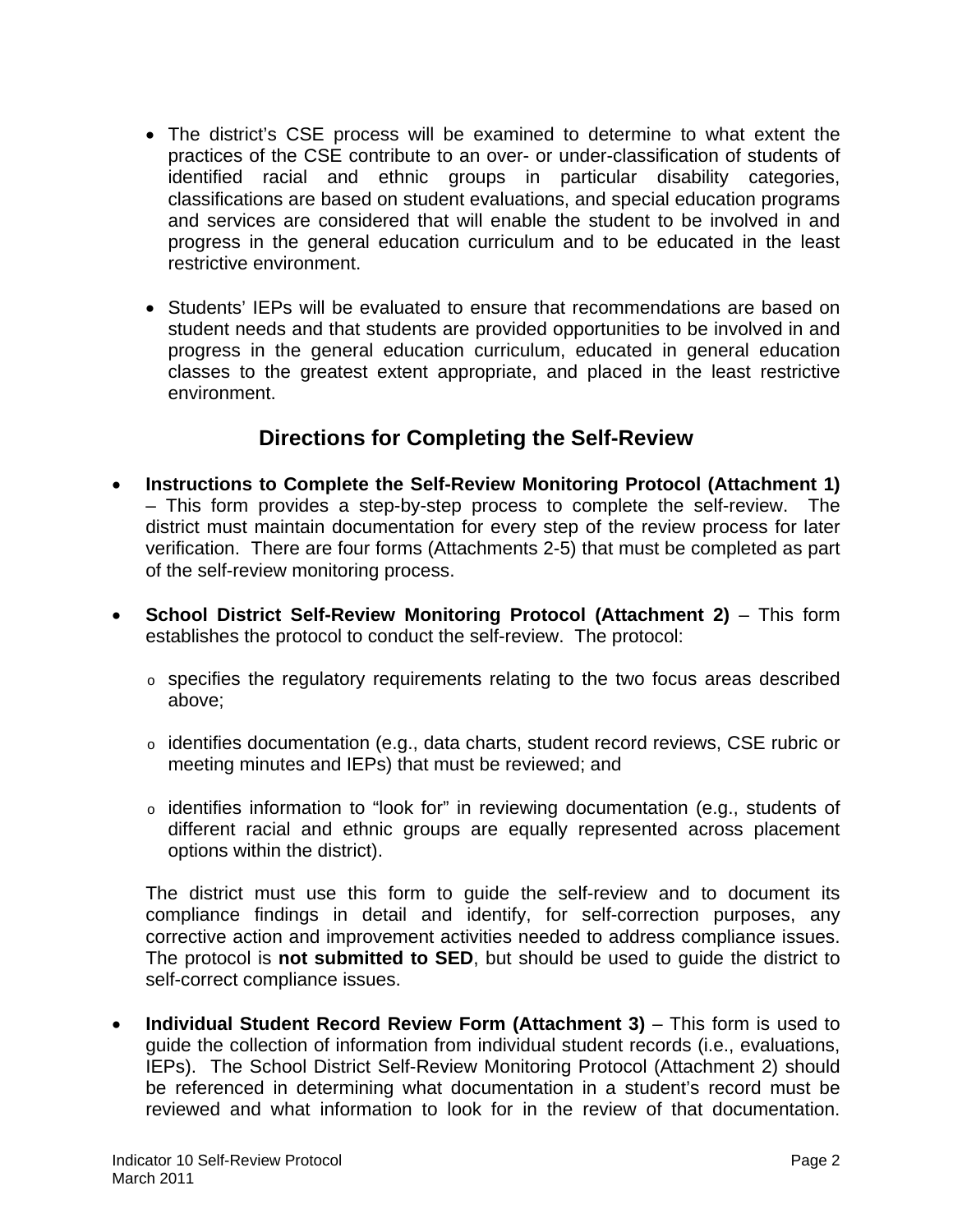Using this form, for each regulatory citation for each individual student in the sample, a determination must be made whether the requirement was met or was not met or was not applicable to the individual student. One form should be used for each student record reviewed. Information from these forms is used to determine compliance.

- **Focused Rubric to Evaluate the CSE Process (Attachment 4)** This form is used to focus on key decision points during the CSE meeting. The rubric will provide information about how the CSE addresses these key points and if the CSE makes decisions consistently across the district. It may also provide insight into how the CSE decision-making process may or may not affect the classification and placement of the identified group of students. All instances of "minimally addressed or no evidence" must be reported as noncompliance.
- **Disproportionality Self-Review Monitoring Report (Attachment 5)** This form is a sample of the electronic report the school district will complete to document the results of the district's self-review to SED. For each regulatory requirement, the district must document its findings of compliance or noncompliance.

## **Identification of Noncompliance**

**The team must carefully review all findings from all the documentation and evidence to make its determination of compliance for each regulatory requirement. Any absent or inappropriate policy, procedure or practice must be reported as a noncompliance issue. Please refer to these criteria below when making determinations of compliance/noncompliance.** 

- When fewer than 100 percent of the total number of student records reviewed show evidence that a particular regulatory requirement has been met, the regulation must be noted as "noncompliant."
- When other required documentation from Attachments 3 and 4 provide evidence of noncompliance, the issue must be reported as "noncompliant."
- In cases where 100 percent of the total student records reviewed show evidence that a particular requirement has been met, but other evidence from Attachment 3 and/or 4 show findings of noncompliance, the issue must be reported as "noncompliant."

## **Report to the State Education Department**

**The only documentation to be submitted to SED is the Disproportionality Self-Review Monitoring Report (Attachment 5).** This report must be submitted electronically. To complete this form, go to [http://pd.nysed.gov](http://pd.nysed.gov/) and follow the directions for completion and submission. The district should **NOT** submit the other forms completed or the documentation reviewed during the self-review unless requested by SED.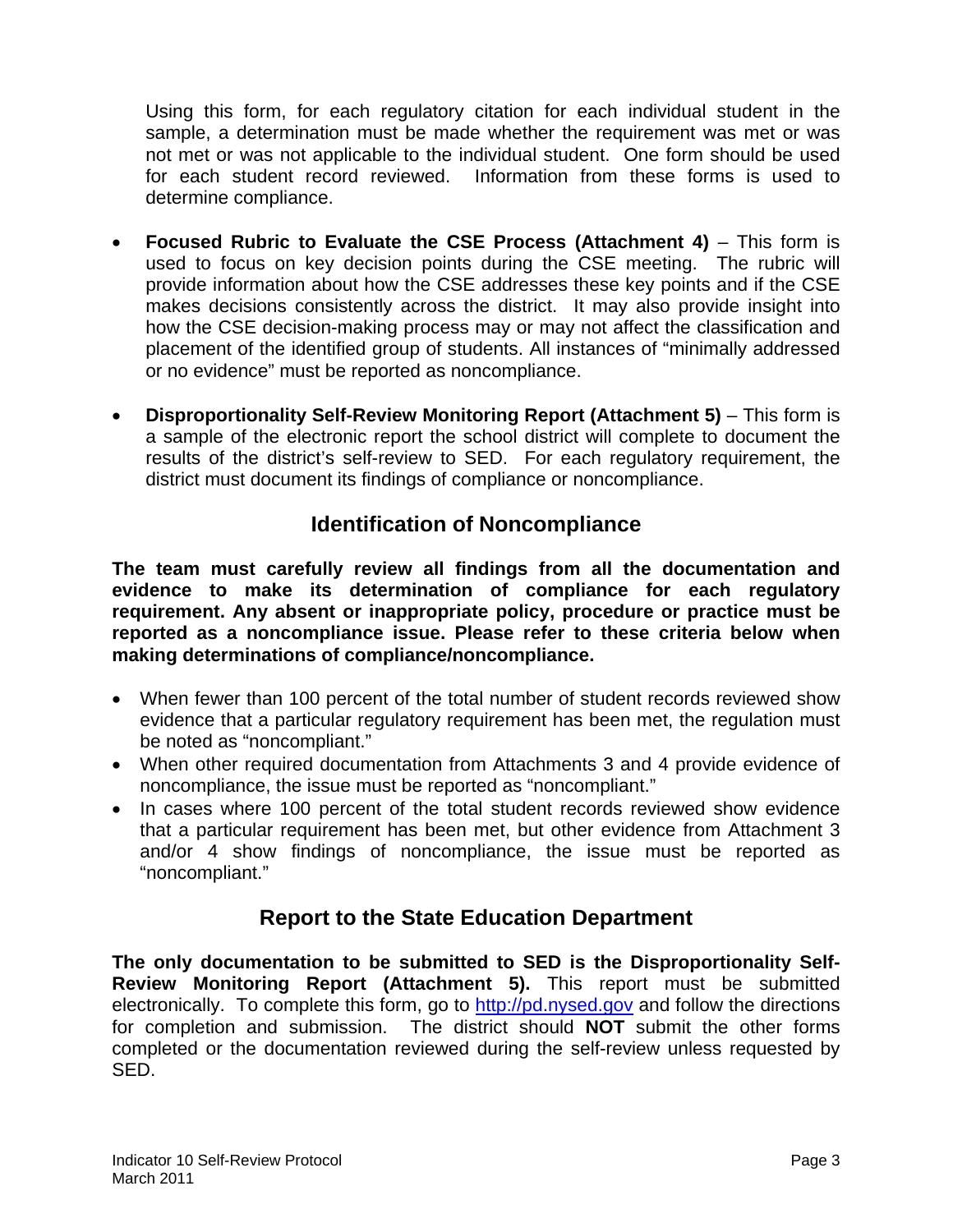Pursuant to the New York State Archives and Records Administration Records Retention and Disposition Schedule ED-1, the school district must maintain documentation of its review for a period of **seven years**. This documentation is subject to review by SED and therefore should be maintained in an easily retrievable and organized manner.

## **SED Review of Self-Review Monitoring Report**

SED will review the Self-Review Monitoring Report and respond as follows:

- 1. If the school district reports to SED that, based on its self-review, the district has not identified any compliance issues relating to its procedures and practices, SED will arrange for a review of that determination.
- 2. If the school district reports to SED that, based on its self-review, the district has one or more compliance issues relating to its procedures and practices, SED will notify the district that it must correct all instances of noncompliance not later than one year from the identification of the issues. SED will periodically contact the school district to ensure that correction of noncompliance has occurred within a year.

## **Technical Assistance Resources**

The following sources may assist you in addressing issues of disproportionate representation by race and ethnicity of students with disabilities receiving special education and related services.

Other sources of technical assistance include:

- Technical Assistance Center on Disproportionality (TAC-D) The Metropolitan Center for Urban Education at New York University <http://steinhardt.nyu.edu/metrocenter/tacd.html>
- Regional Special Education Technical Assistance Support Centers **(**RSE-TASC) http://www.p12.nysed.gov/specialed/techassist/rsetasc/
- National Center for Culturally Responsive Educational Systems <http://www.nccrest.org/publications.html>

## **Questions**

Questions regarding the Disproportionality Self-Review Monitoring Protocol may be directed to the Policy Unit at (518) 473-2878 or to the Special Education Quality Assurance Regional Office at http://www.p12.nysed.gov/specialed/quality/qaoffices.htm.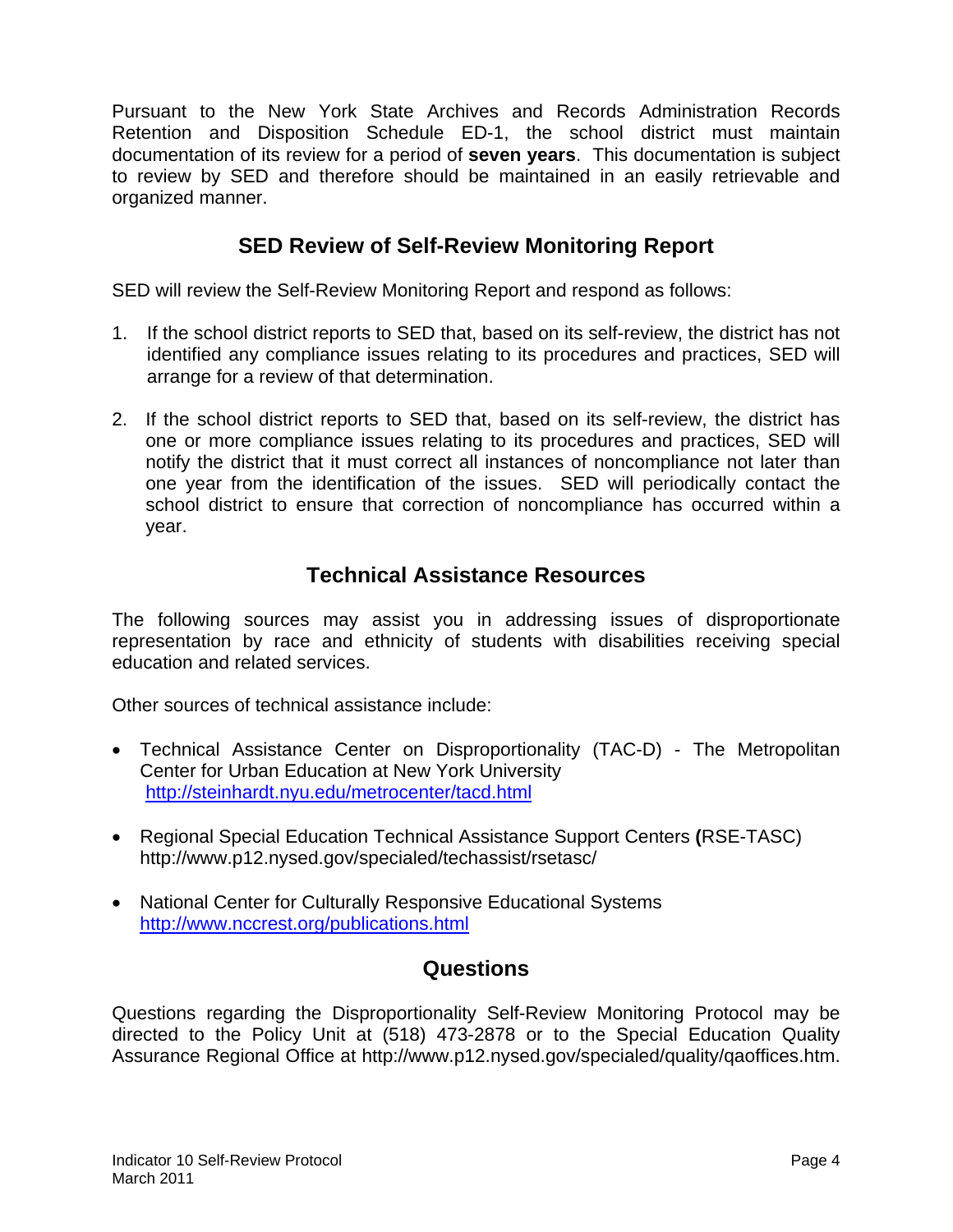## **Checklist to Complete the Disproportionality Self-Review Monitoring Protocol**

| <b>Activity</b>                                                                                                                                                    | <b>Components of the Review</b>                                                                                                                                                                                                                                                                                                                                                                                                                                                                                                                                                                                                                                                                                                                                                                                                                                                     |
|--------------------------------------------------------------------------------------------------------------------------------------------------------------------|-------------------------------------------------------------------------------------------------------------------------------------------------------------------------------------------------------------------------------------------------------------------------------------------------------------------------------------------------------------------------------------------------------------------------------------------------------------------------------------------------------------------------------------------------------------------------------------------------------------------------------------------------------------------------------------------------------------------------------------------------------------------------------------------------------------------------------------------------------------------------------------|
| 1. School superintendent or<br>designee selects the team<br>members to conduct the<br>self-review                                                                  | Identify a team leader for the review process.<br>Select team members, number to be determined by team<br>leader.<br>Suggested team<br>members<br>include:<br>school<br>education<br>administrator,<br>special<br>teacher,<br>general<br>education teacher, parent of a student with a disability,<br>school psychologist, and guidance counselor.<br>To provide objectivity and to benefit from technical<br>assistance during the self-review process, it is strongly<br>recommended that the district invite someone from<br>outside the district such as a technical assistance provider<br>and one or more representatives of a diverse racial or<br>ethnic background from the community to participate in<br>the self-review.                                                                                                                                                |
| 2. Conduct an initial meeting<br>of the review team to<br>discuss timelines for the<br>review and the process to<br>review and collect the<br>required information | Assign staff responsible to:<br>$\bullet$<br>o Ensure the student sample is sufficient, and complete<br>the student record reviews (Attachment 3).<br>○ Complete the "Focused Rubric to Evaluate the CSE<br>Process" (Attachment 4).<br>Identify the process to complete the self-review and due<br>dates.<br>Establish meeting dates to review the results.                                                                                                                                                                                                                                                                                                                                                                                                                                                                                                                        |
| 3. Identify other sources of<br>data and information that<br>must be reviewed                                                                                      | The self-review protocol is designed to respond to district-<br>wide data. Depending on the depth of the district needs, the<br>review team may find it necessary to produce building data to<br>better understand which buildings of the<br>district are<br>disproportionately over or under identifying students by<br>disability classification or which buildings may be contributing<br>to a disproportionate representation of racial and ethnic<br>groups in special education placements that is the result of<br>inappropriate policies, procedures and practices.                                                                                                                                                                                                                                                                                                         |
| 4. Select a sample of student<br>records to be reviewed                                                                                                            | For use with Attachment 3 - Student Record Review Form.<br>Compile a list of all students with disabilities referred to the<br>CSE between January 1 of the previous academic year and<br>January 31 of the current academic year (a 13 month<br>period). (These dates may be expanded in order to get an<br>adequate number of records needed for representation.)<br>• For school districts with 20 or fewer students on this list,<br>review all student records.<br>For school districts with 21-200 students on this list,<br>$\bullet$<br>randomly select 20 student records.<br>For school districts with more than 200 students on this<br>$\bullet$<br>list, randomly select 30 records.<br>• Ensure the sample of student records includes all or a<br>significant number of students from the identified group<br>and a proportional sample of other students from other |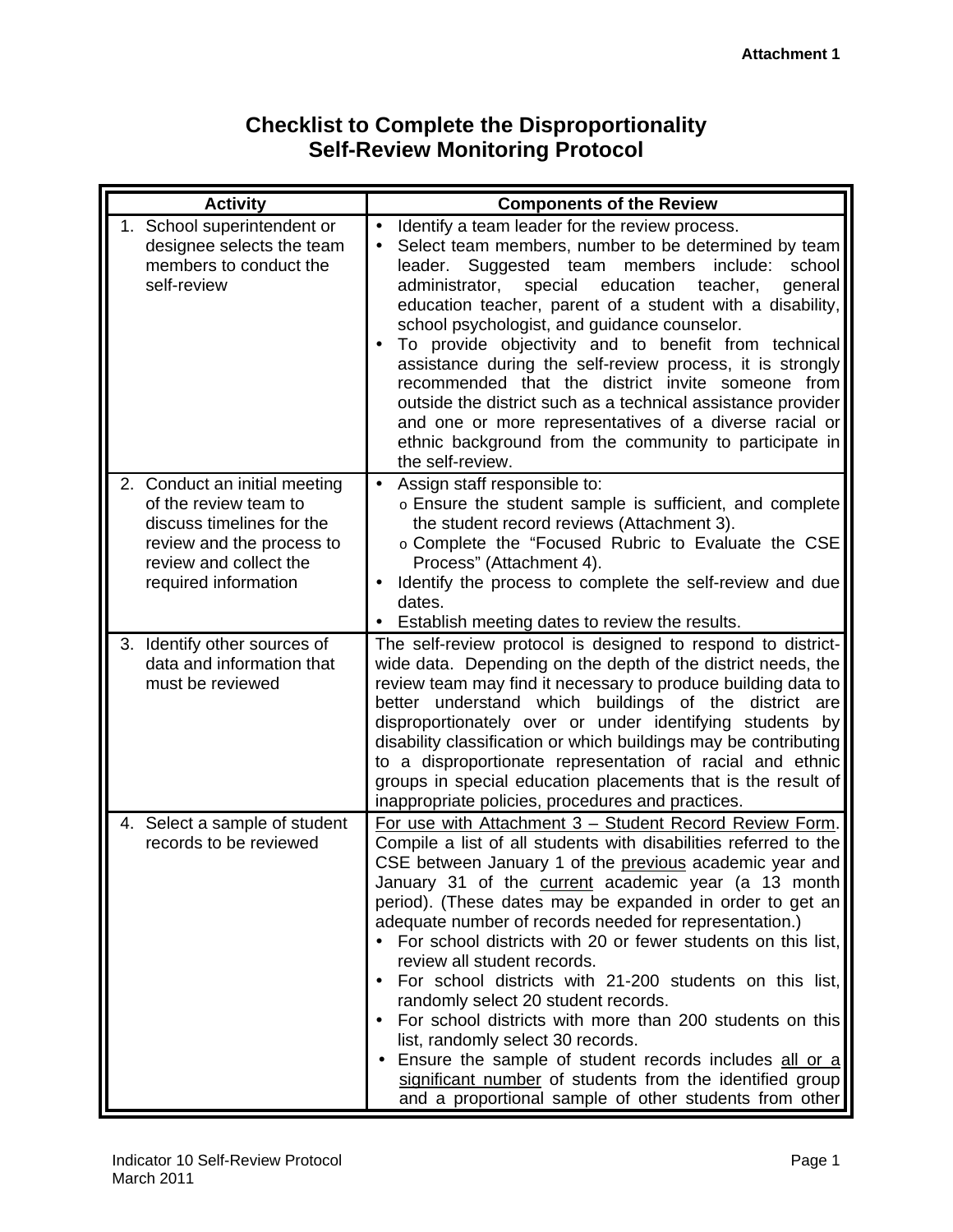| <b>Activity</b>                                                                                             | <b>Components of the Review</b>                                                                                                                                                                                                                                                                                                                                                                                                                                                                                                                                                                                                          |
|-------------------------------------------------------------------------------------------------------------|------------------------------------------------------------------------------------------------------------------------------------------------------------------------------------------------------------------------------------------------------------------------------------------------------------------------------------------------------------------------------------------------------------------------------------------------------------------------------------------------------------------------------------------------------------------------------------------------------------------------------------------|
|                                                                                                             | races/ethnicities.<br>Add to the number of records to be reviewed if, based on<br>the record reviews, you are finding inconclusive patterns<br>of policy implementation.                                                                                                                                                                                                                                                                                                                                                                                                                                                                 |
| 5. Complete the Self-Review<br><b>Monitoring Protocol</b>                                                   | Complete the self-review monitoring protocol.                                                                                                                                                                                                                                                                                                                                                                                                                                                                                                                                                                                            |
|                                                                                                             | In order to complete the School District Self-Review<br>Monitoring Protocol (Attachment 2), the district team must<br>complete the activities contained in Attachments 3 and 4 to<br>obtain the information necessary to make decisions about<br>compliance/noncompliance.                                                                                                                                                                                                                                                                                                                                                               |
| 6. Complete the Student<br>Record Review form for<br>each student                                           | Document findings for each student on the student record<br>review form (Attachment 3). To complete this review, you will<br>need to review IEPs. A summary of individual findings needs<br>to be developed. To determine compliance, if 100 percent of<br>the student records reviewed are in compliance, then<br>compliance will be positive for purposes of this review.                                                                                                                                                                                                                                                              |
| 7. Complete "Focused Rubric<br>to Evaluate the CSE<br>Process"                                              | This rubric (Attachment 4) is designed to be used as a tool<br>by the district to assess how the CSE process may affect the<br>disproportionate representation of students of certain racial<br>or ethnic groups in particular disability categories or<br>educational settings. The rubric lists six key regulatory<br>affecting<br>classification<br>requirements<br>and<br>placement<br>determinations. This tool can be used as a debriefing form.                                                                                                                                                                                   |
| 8. Convene a review team<br>meeting to discuss the<br>findings                                              | Review the results of each applicable focus area of the self-<br>review monitoring protocol (Attachment 2) and document<br>whether the district's policies, procedures and/or practices<br>are compliant or noncompliant with State requirements.                                                                                                                                                                                                                                                                                                                                                                                        |
|                                                                                                             | The team will review the documentation of evidence<br>collected by the team from the multiple sources identified as<br>"Look At" and use this information in determining if the district<br>is in compliance with the regulatory requirements selected for<br>each of the two focus areas. Each focus area section<br>provides a space for the team to use in summarizing its<br>findings.                                                                                                                                                                                                                                               |
| 9. Analyze the data to identify<br>the specific nature and<br>extent of the areas in need<br>of improvement | The team will question and probe data to determine relevant<br>factors relating to disproportionality (e.g., practices that<br>contribute to disproportionate identification or placement of<br>specific disabilities, certain racial or ethnic groups or for<br>specific types of placements). On the Self-Review Monitoring<br>Protocol (Attachment 2):<br>Document findings of noncompliance using the forms and<br>criterion provided.<br>Describe the specific details of noncompliance.<br>$\bullet$<br>Identify what must be corrected and how it will be<br>corrected.<br>Set a timetable for correction. All noncompliance must |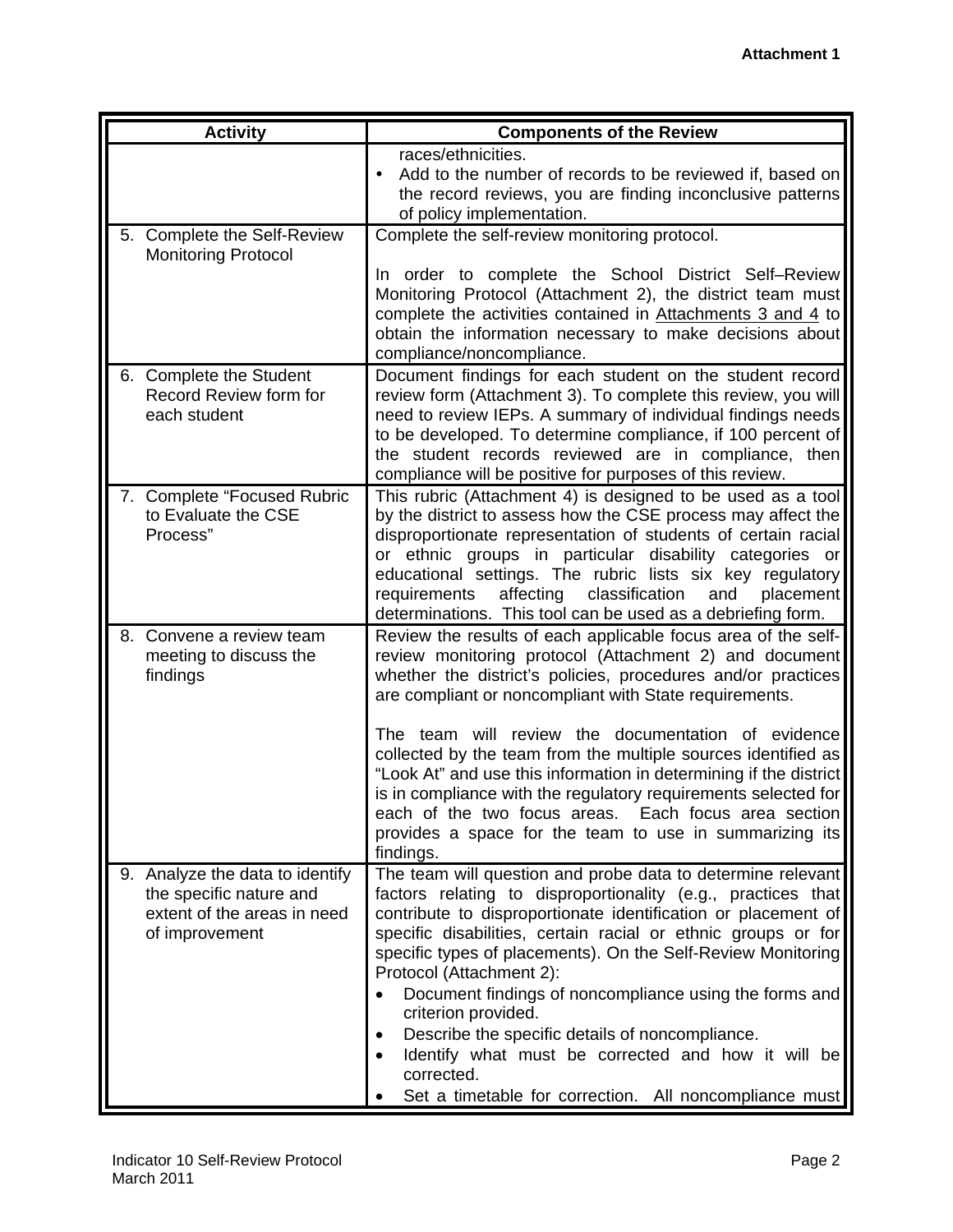| <b>Activity</b>                                                                                                                             | <b>Components of the Review</b>                                                                                                                                                                                                                                                                                                                                                              |
|---------------------------------------------------------------------------------------------------------------------------------------------|----------------------------------------------------------------------------------------------------------------------------------------------------------------------------------------------------------------------------------------------------------------------------------------------------------------------------------------------------------------------------------------------|
|                                                                                                                                             | be corrected no later than one year from the date of<br>identification (i.e., date report submitted to SED).<br>Identify and document improvement activities.                                                                                                                                                                                                                                |
| 10. Submit the complete Self-<br><b>Review Monitoring Report</b><br>to the Superintendent or<br><b>Chief School Officer for</b><br>approval | The Superintendent or Chief School Officer must review the<br>completed self-review protocol to accept responsibility for the<br>accuracy of the compliance report.                                                                                                                                                                                                                          |
| 11. Submit the Self-Review<br>Monitoring Report to the<br><b>State Education</b><br>Department (SED)                                        | Manner of Submission: Web-based electronic submission<br>To submit this form, go to http://pd.nysed.gov<br>The Superintendent of Schools or Chief School Officer of the<br>school district must verify that the Self-Review Monitoring<br>Report (Attachment 5) provides accurate<br>data<br>and<br>information.<br>Print the report after submitting to SED for record-keeping<br>purposes. |

**Maintain all documentation used to complete the self-review for seven years. Records should be retained in an organized and easily retrievable format. All documentation is subject to SED review.**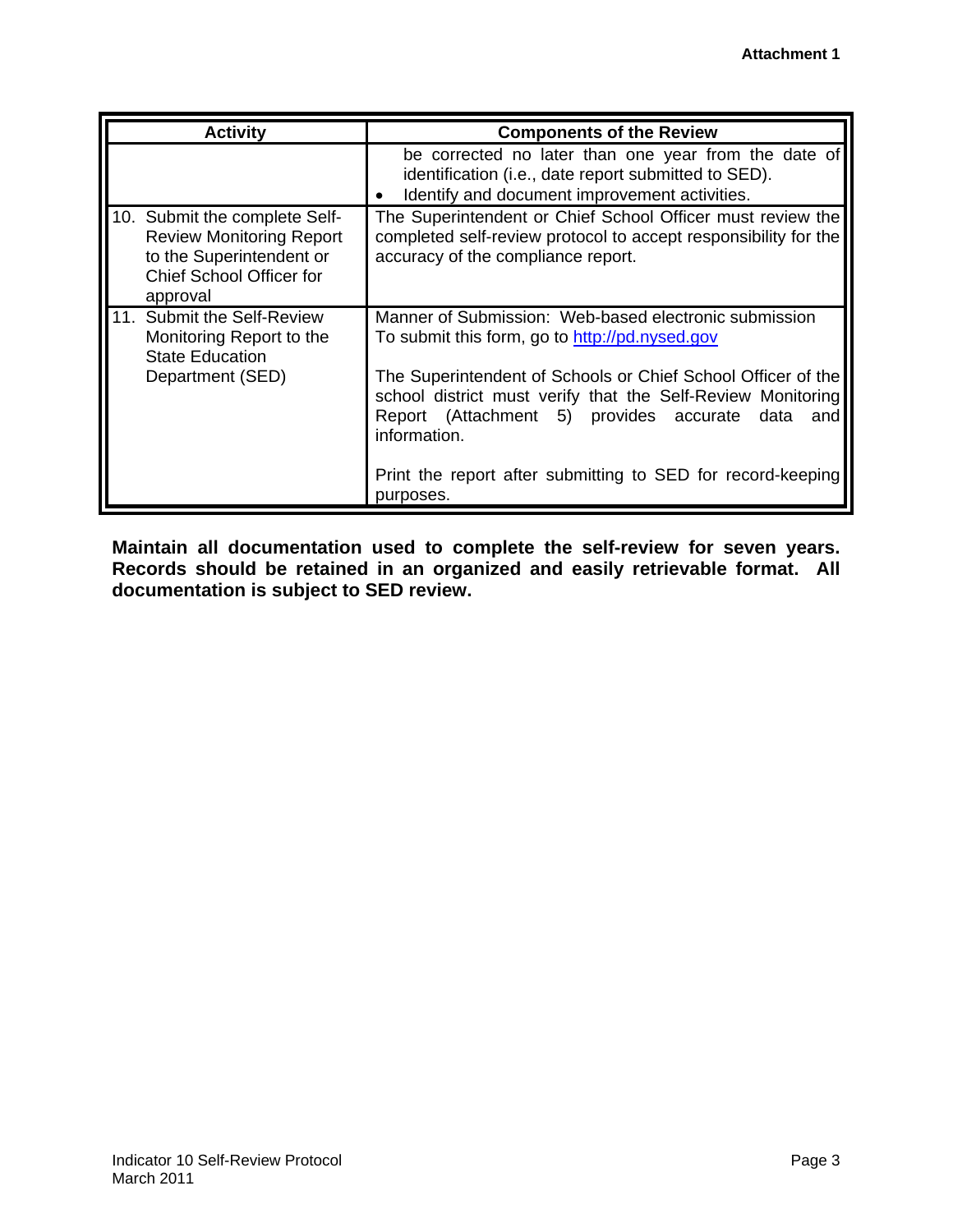### **SCHOOL DISTRICT SELF-REVIEW MONITORING PROTOCOL**

|                                                | Indicator 10 – Disproportionate Representation of<br><b>Students with Disabilities by Classification and Placement</b>           |                     |        |
|------------------------------------------------|----------------------------------------------------------------------------------------------------------------------------------|---------------------|--------|
| <b>School District:</b>                        |                                                                                                                                  |                     |        |
| <b>Address:</b>                                |                                                                                                                                  |                     |        |
| <b>Form Completed By:</b>                      | <b>Name/Title</b>                                                                                                                | <b>Phone Number</b> | E-mail |
| <b>Date Review Completed:</b>                  |                                                                                                                                  |                     |        |
| Team Members Participating in the Self-Review: |                                                                                                                                  |                     |        |
| racial and ethnic backgrounds.                 | For reviews required for significant discrepancy by race/ethnicity, indicate the names of community representatives from diverse |                     |        |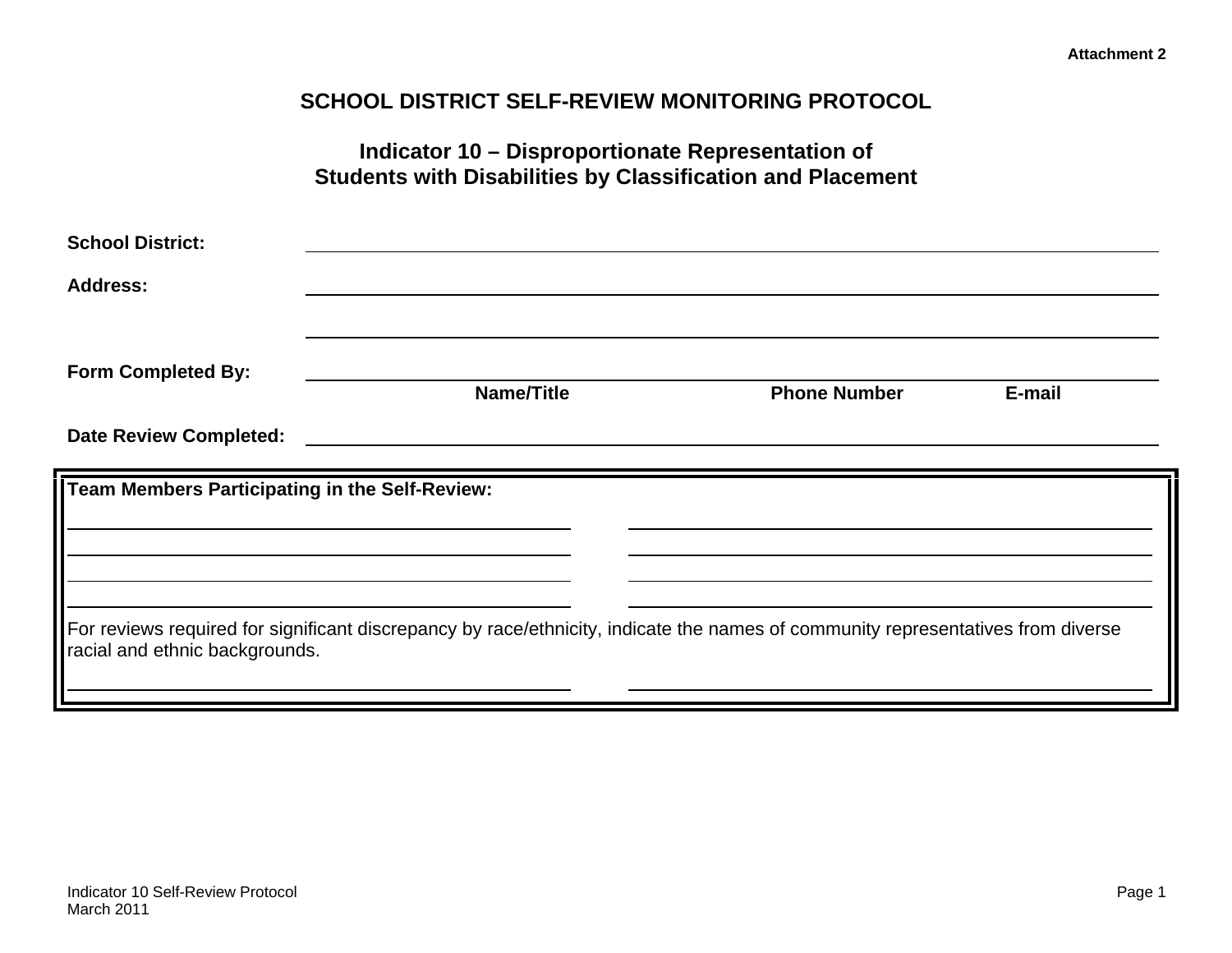## **Directions SCHOOL DISTRICT SELF-REVIEW MONITORING PROTOCOL**

 This form establishes the protocol to conduct the self-review. The district must conduct a review of each focus area as identified on this protocol. Each section of the protocol provides the following information:

#### **Two focus areas to be reviewed**:

- I. Individual Evaluations of Students with Disabilities
- II. Committee on Special Education (CSE) Recommendations

**Citation and Issue**: Regulatory requirements are identified that have been determined by SED to be most closely related to having significant disproportionality based on race and ethnicity in the classification and placement by type of students with disabilities.

**Documentation and Evidence**: For each focus area, the protocol provides a specific list of documentation (information to "look at") and evidence (information to "look for") that must be considered in the district's review of its policies, procedures and practices in the identified focus area.

**Determination of Compliance Y (Yes) or N (No):** A notation of Y indicates that the district is in compliance with the specific regulatory requirement. A notation of N indicates that the district is not in compliance with the regulatory requirement. The determination of compliance for some issues may be made based solely on the review of individual student records. For other issues, the school district will need to consider other sources of documentation as indicated on the protocol. The team should carefully review all findings from all the documentation and evidence to make its determination of compliance for each regulatory requirement.

As applicable to each regulatory citation:

- **Determination of Y (compliance):** 
	- <sup>o</sup> 100 percent of the total number of records reviewed (Attachment 3) show evidence that a particular regulatory requirement has been met (i.e., marked "Y" or "NA"); **and**
	- <sup>o</sup> Other required documentation from Attachment 4 provides evidence of compliance.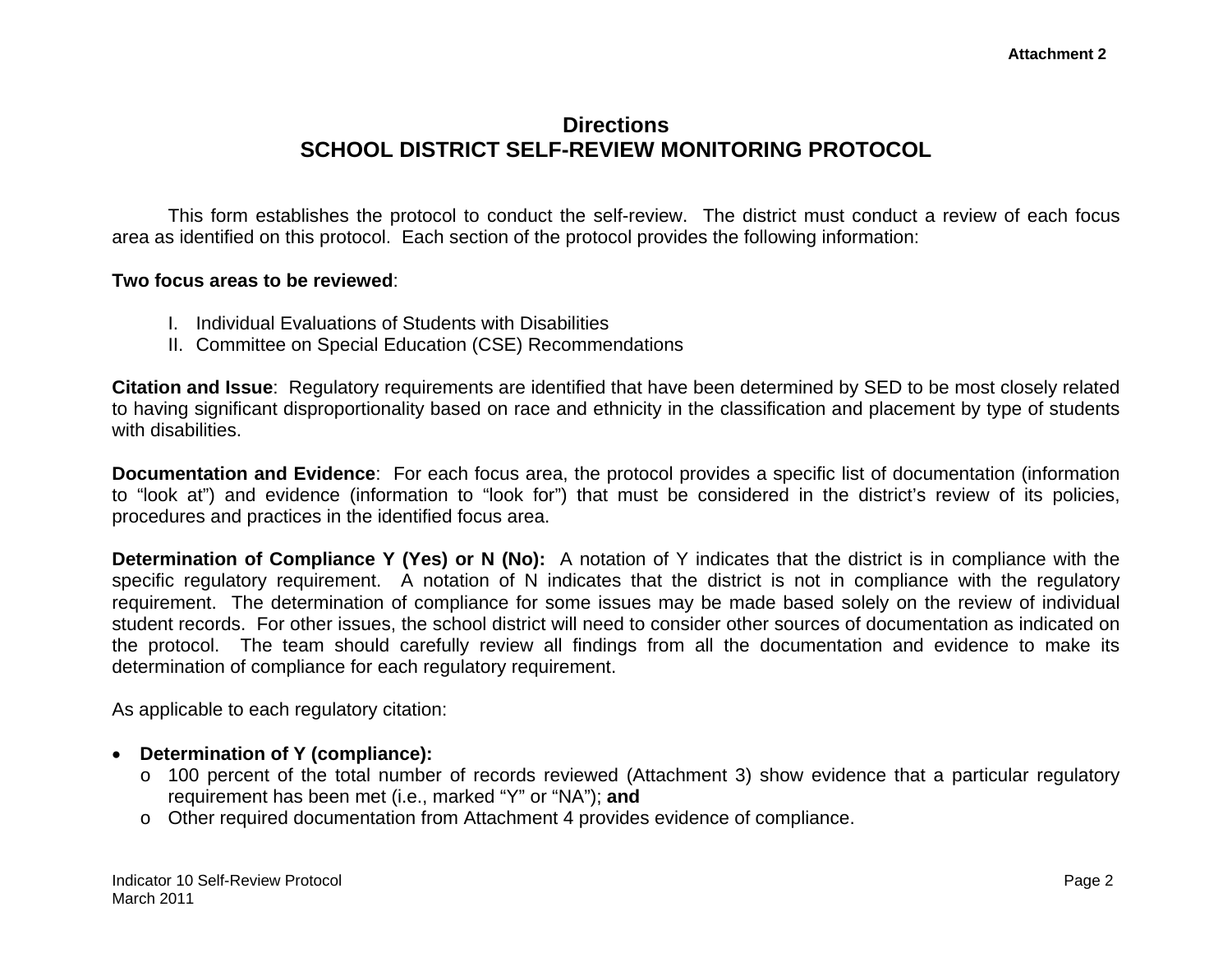#### • **Determination of "N" (noncompliance):**

- <sup>o</sup> Fewer than 100 percent of the total number of student records reviewed (Attachment 3) show evidence that a particular regulatory requirement has been met; **or**
- <sup>o</sup> Other required documentation from Attachment 4 provides evidence of noncompliance.
- <sup>o</sup> In cases where 100 percent of the total student records reviewed show evidence that a particular requirement has been met, but other evidence from Attachment 4 shows findings of noncompliance.

#### **The team should carefully review all findings from all the documentation and evidence to make its determination of compliance for each regulatory requirement.**

**Findings**: This section is to be used to document the specific details of its findings that would identify issues of inappropriate policies, procedures and or practices. As examples:

- "70 percent of the records reviewed showed evidence that assessments were administered in the student's native language."
- A review of the CSE decision-making process in five out of seven instances showed the report of the student's evaluation was not discussed in determining if the student had a disability.

In these examples, findings of noncompliance must be made.

**Corrective Actions and Improvement Activities:** The team must identify any corrective actions necessary to correct identified compliance issues. The district should also note any improvement activities necessary in the identified focus area, whether related to a compliance finding or not, to address the school district's significant disproportionality based on race and ethnicity in the identification of students with disabilities.

**This form (Attachment 2) must be kept on file by the school district and is not submitted to SED unless requested.**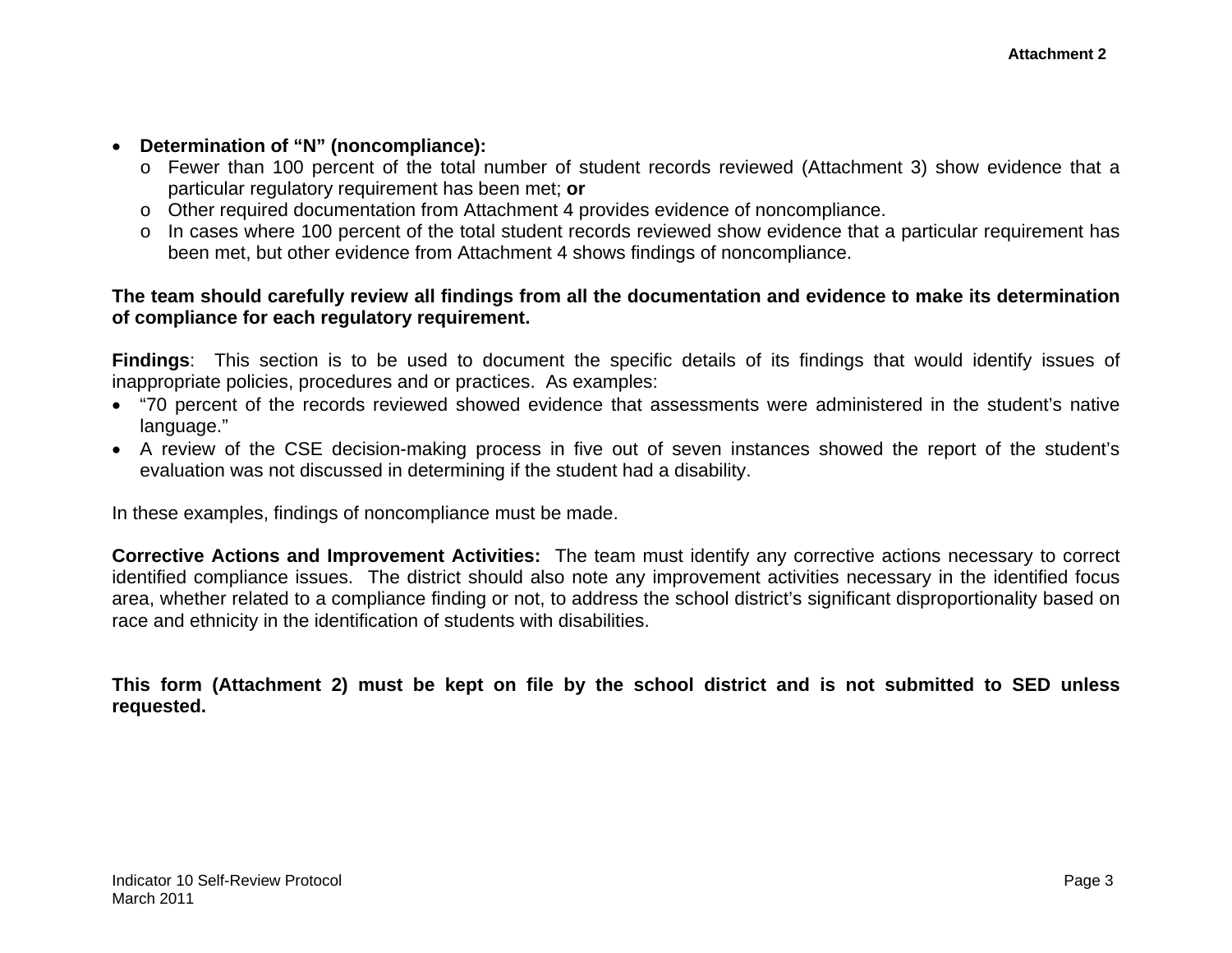#### **I. Individual Evaluations of Students with Disabilities**

The district's evaluation practices will be reviewed to determine if students of all racial and ethnic groups have received appropriate evaluations that include a variety of assessment tools and strategies to gather relevant functional, development and academic information about the student that may assist in determining the classification of the student in specific disability categories and the content of the student's IEP, including information related to enabling the student to participate and progress in the general education curriculum.

| <b>Citation</b>       | <b>Determination</b><br>of Compliance                                                                                                                                                                                                                                                       |                                                                                                                                                                                                                                                                                                                        |  |  |  |  |  |
|-----------------------|---------------------------------------------------------------------------------------------------------------------------------------------------------------------------------------------------------------------------------------------------------------------------------------------|------------------------------------------------------------------------------------------------------------------------------------------------------------------------------------------------------------------------------------------------------------------------------------------------------------------------|--|--|--|--|--|
| $(8$ NYCRR)           | <b>Issue</b>                                                                                                                                                                                                                                                                                |                                                                                                                                                                                                                                                                                                                        |  |  |  |  |  |
| $\S 200.4(b)(6)(i)$   | Assessments and other evaluation materials used to assess a student under this section:                                                                                                                                                                                                     |                                                                                                                                                                                                                                                                                                                        |  |  |  |  |  |
| \$200.4(b)(6)(i)(a)   | administer;                                                                                                                                                                                                                                                                                 | are provided and administered in the student's native language or other mode of communication and<br>in the form most likely to yield accurate information on what the student knows and can do<br>academically, developmentally and functionally, unless it is clearly not feasible to so provide or                  |  |  |  |  |  |
| $\S200.4(b)(6)(i)(b)$ | are used for purposes for which the assessments or measures are valid and reliable;                                                                                                                                                                                                         |                                                                                                                                                                                                                                                                                                                        |  |  |  |  |  |
| $\S200.4(b)(6)(i)(c)$ | provided by those who developed such assessments; and                                                                                                                                                                                                                                       | are administered by trained and knowledgeable personnel in accordance with the instruction                                                                                                                                                                                                                             |  |  |  |  |  |
| $\S200.4(b)(6)(i)(d)$ | are selected and administered so as not to be discriminatory on a racial or cultural basis.                                                                                                                                                                                                 |                                                                                                                                                                                                                                                                                                                        |  |  |  |  |  |
| $\S200.4(b)(6)(v)$    | No single measure or assessment is used as the sole criterion for determining whether a student is a<br>student with a disability or for determining an appropriate educational program for a student.                                                                                      |                                                                                                                                                                                                                                                                                                                        |  |  |  |  |  |
| $\S200.4(b)(6)(vii)$  | The student is assessed in all areas related to the suspected disability, including, where appropriate,<br>health, vision, hearing, social and emotional status, general intelligence, academic performance,<br>vocational skills, communicative status and motor abilities.                |                                                                                                                                                                                                                                                                                                                        |  |  |  |  |  |
| $\S200.4(b)(6)(xvi)$  | Materials and procedures used to assess a student with limited English proficiency are selected and<br>administered to ensure that they measure the extent to which the student has a disability and needs<br>special education, rather than measure the student's English language skills. |                                                                                                                                                                                                                                                                                                                        |  |  |  |  |  |
|                       | <b>Documentation</b>                                                                                                                                                                                                                                                                        | <b>Evidence</b>                                                                                                                                                                                                                                                                                                        |  |  |  |  |  |
| Look at:<br>$\Omega$  | • Individual Student Record Review (Attachment 3)<br>Individual evaluation reports                                                                                                                                                                                                          | Look for evidence of:<br>• Results of the evaluation provide information in all areas related to<br>suspected disability.<br>• Results of the evaluation provide the information necessary to<br>determine the type of disability and the specific areas in which the<br>student will need special education services. |  |  |  |  |  |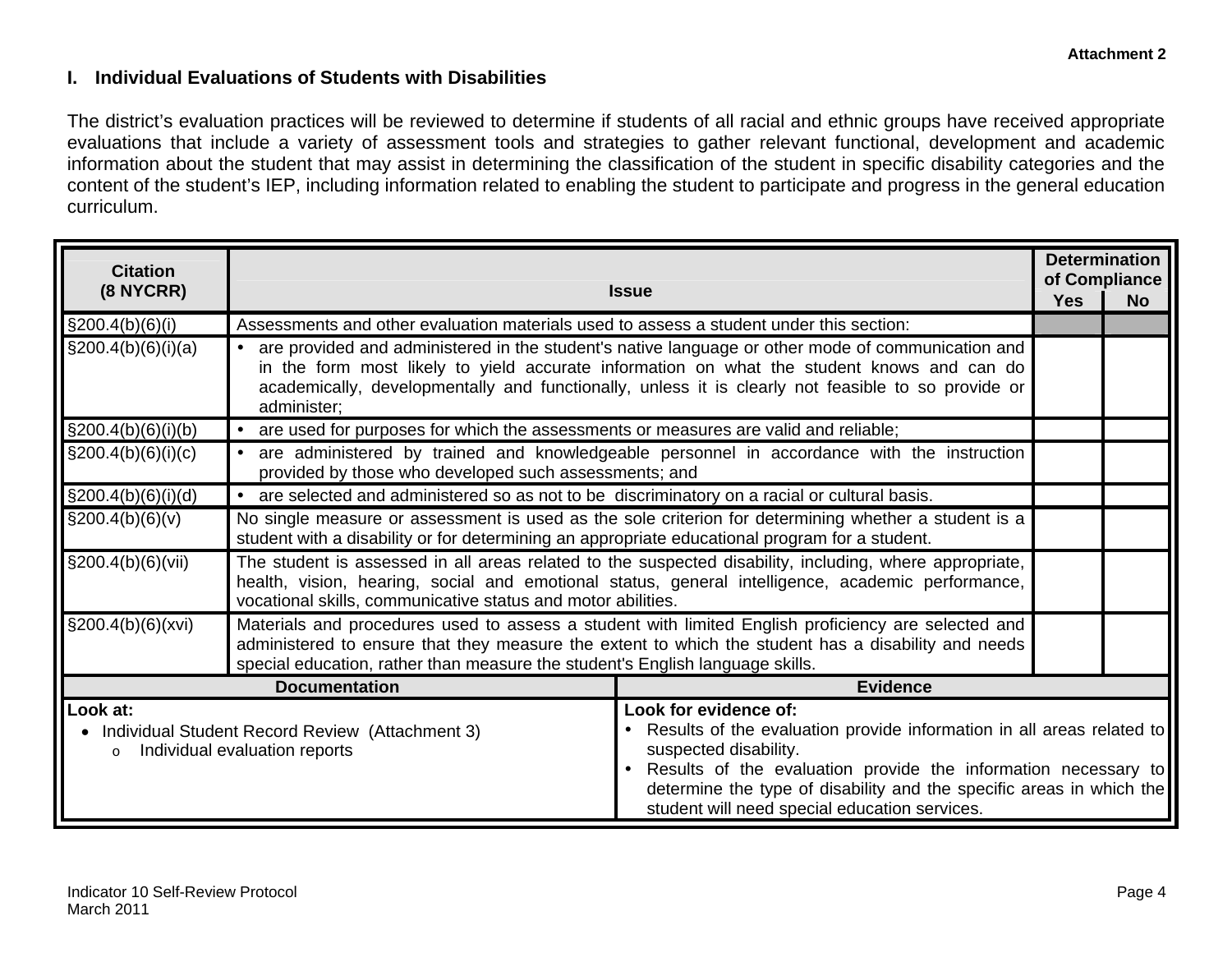|                                                                                          | • Assessments and other evaluation materials are in the student's<br>native language or other mode of communication and in the form<br>most likely to provide information on what the student knows and<br>can do academically, developmentally and functionally.<br>• Assessments and other evaluation materials are administered for<br>purposes for which the assessments or measures are valid and<br>reliable.<br>• Multiple measures are used to determine the specific type of<br>disability or for determining an appropriate educational program for<br>a student. |
|------------------------------------------------------------------------------------------|-----------------------------------------------------------------------------------------------------------------------------------------------------------------------------------------------------------------------------------------------------------------------------------------------------------------------------------------------------------------------------------------------------------------------------------------------------------------------------------------------------------------------------------------------------------------------------|
|                                                                                          | <b>Findings</b>                                                                                                                                                                                                                                                                                                                                                                                                                                                                                                                                                             |
| Description of specific details of noncompliance in policy,<br>procedures and practices: | <b>Corrective Action required:</b><br>Improvement activities recommended:                                                                                                                                                                                                                                                                                                                                                                                                                                                                                                   |

### **Please note: Individual Student Record Review (Attachment 3) must be completed to determine compliance/noncompliance for this focus area.**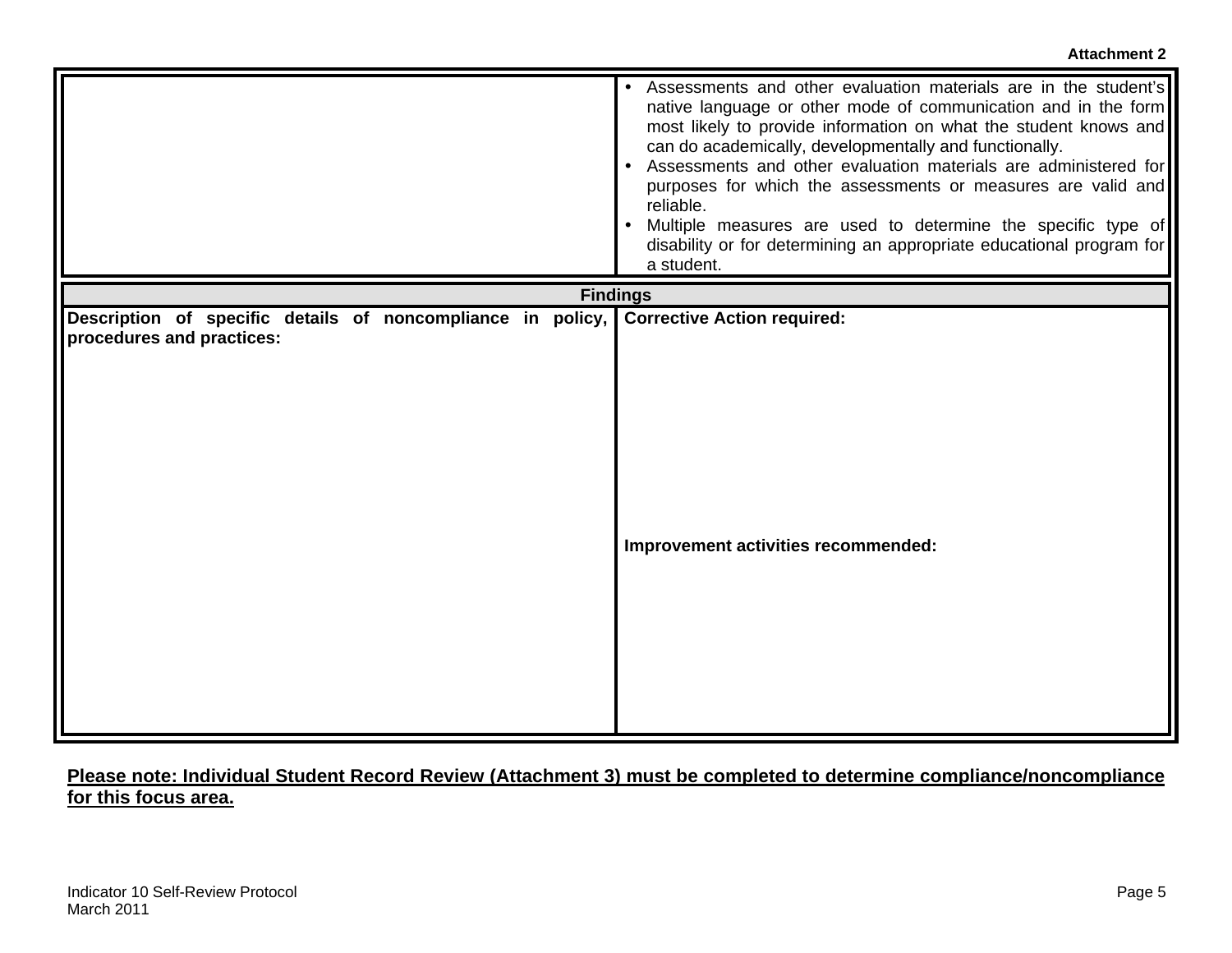The following chart may be used to calculate the percentage of student records with evidence of compliance. Compile the results based on the results of each record reviewed for each citation (Attachment 3). Consider these results along with other required documentation in making a final compliance determination for this focus area.

| <b>Summary of Individual Student Record Review</b> |                                         |                                                             |                                                      |  |  |  |  |  |
|----------------------------------------------------|-----------------------------------------|-------------------------------------------------------------|------------------------------------------------------|--|--|--|--|--|
| <b>Citation</b>                                    | <b>Total Number of Records Reviewed</b> | <b>Total Number of Records with</b><br>a finding of Y or NA | <b>Percentage of Records in</b><br><b>Compliance</b> |  |  |  |  |  |
| $\S200.4(b)(6)(i)(a)$                              |                                         |                                                             |                                                      |  |  |  |  |  |
| $\S200.4(b)(6)(i)(b)$                              |                                         |                                                             |                                                      |  |  |  |  |  |
| $\S200.4(b)(6)(i)(c)$                              |                                         |                                                             |                                                      |  |  |  |  |  |
| $\S200.4(b)(6)(i)(d)$                              |                                         |                                                             |                                                      |  |  |  |  |  |
| $\S200.4(b)(6)(v)$                                 |                                         |                                                             |                                                      |  |  |  |  |  |
| $\S200.4(b)(6)(vii)$                               |                                         |                                                             |                                                      |  |  |  |  |  |
| $\S200.4(b)(6)(xvi)$                               |                                         |                                                             |                                                      |  |  |  |  |  |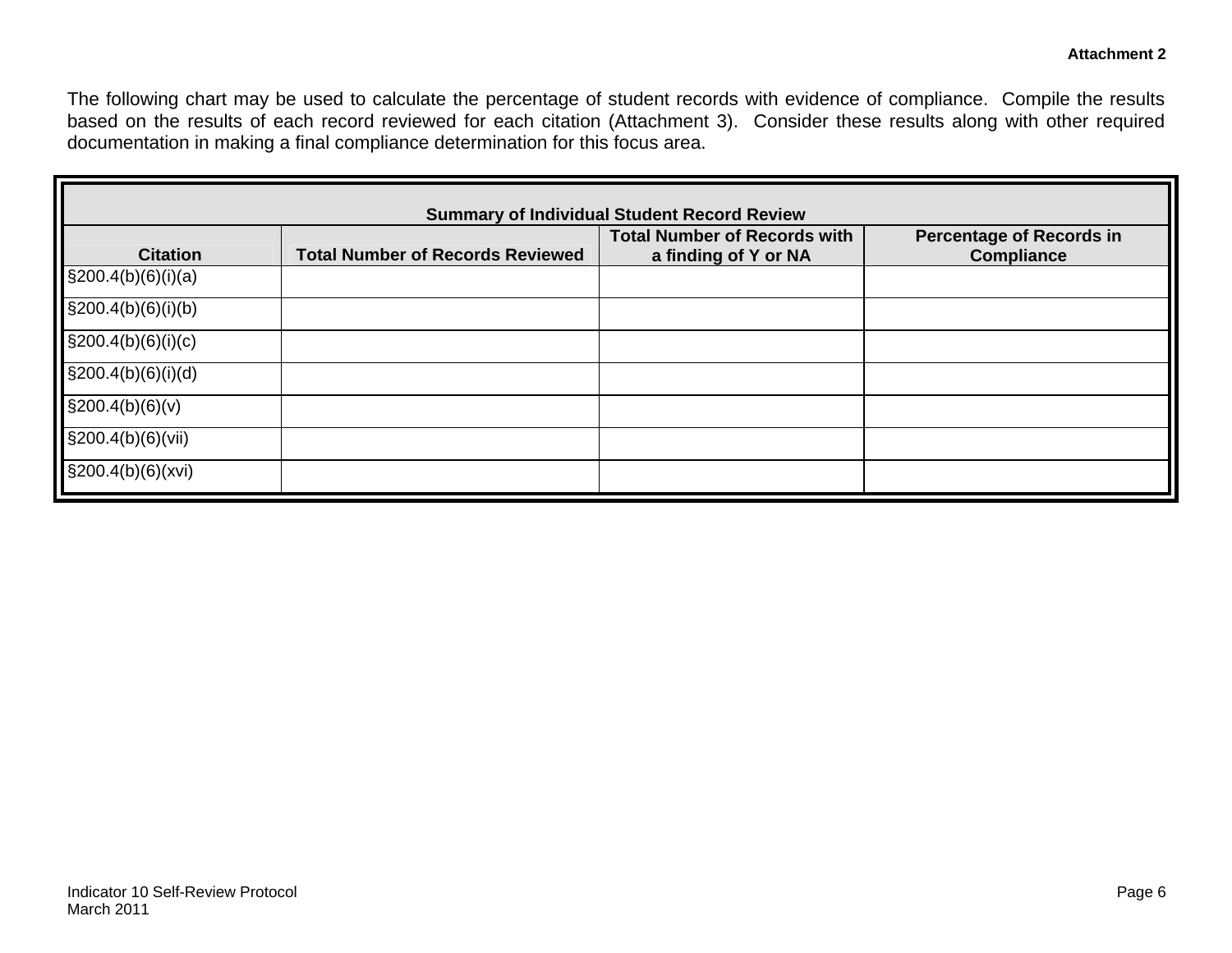#### **II. Committee on Special Education Recommendation**

- The district's development of CSE student recommendations will be analyzed from the perspective of the CSE's decision-making process and the extent to which the recommendation meets selected regulatory requirements that focus on access to general education curriculum.
- The district's CSE decision-making process will be evaluated to determine to what extent the CSE *considered* the student's individual evaluation and previous interventions in determining the student's disability classification.

| <b>Citation</b><br>(8NYCRR)           | <b>Determination</b><br>of Compliance<br><b>Issue</b>                                                                                                                                                                                                                                                                                                                                                                                                                                                                                                                                                           |                                                                                                                                                                                                                                                                                                                                                                                                                                                                                                                     |  |  |  |  |  |  |
|---------------------------------------|-----------------------------------------------------------------------------------------------------------------------------------------------------------------------------------------------------------------------------------------------------------------------------------------------------------------------------------------------------------------------------------------------------------------------------------------------------------------------------------------------------------------------------------------------------------------------------------------------------------------|---------------------------------------------------------------------------------------------------------------------------------------------------------------------------------------------------------------------------------------------------------------------------------------------------------------------------------------------------------------------------------------------------------------------------------------------------------------------------------------------------------------------|--|--|--|--|--|--|
| $\sqrt{200.4(c)(1)}$                  | In determining if a student is a student with a disability, as defined in section 200.1(zz) of the<br>Regulations (see Attachment 2A), and determining the educational needs of the student, the CSE and<br>other qualified individuals draw upon information from a variety of sources, including aptitude and<br>achievement tests, parent input, and teacher recommendations, as well as information about the<br>student's physical condition, social or cultural background, and adaptive behavior; and ensure that<br>information obtained from all these sources is documented and carefully considered. |                                                                                                                                                                                                                                                                                                                                                                                                                                                                                                                     |  |  |  |  |  |  |
| \$200.4(d)                            | services and academic intervention services, has been considered.                                                                                                                                                                                                                                                                                                                                                                                                                                                                                                                                               | Prior to the development of the recommendation, the Committee ensures that the appropriateness of<br>reading and math instruction and other resources of the general education program, including support                                                                                                                                                                                                                                                                                                           |  |  |  |  |  |  |
| $\S200.4(d)(2)$                       | In developing the recommendations for the IEP, the Committee considers the results of the initial or<br>most recent evaluation; the student's strengths; the concerns of the parents for enhancing the education<br>of their child; the academic, developmental and functional needs of the student, including, as<br>appropriate, the results of the student's performance on any general State or district-wide assessment<br>programs; and any special considerations.                                                                                                                                       |                                                                                                                                                                                                                                                                                                                                                                                                                                                                                                                     |  |  |  |  |  |  |
| $\S200.4(d)(2)(ii)$                   | (see Attachment 2A).                                                                                                                                                                                                                                                                                                                                                                                                                                                                                                                                                                                            | The IEP indicates the student's disability classification pursuant to section $200.1(zz)$ of the Regulations                                                                                                                                                                                                                                                                                                                                                                                                        |  |  |  |  |  |  |
|                                       | <b>Documentation</b>                                                                                                                                                                                                                                                                                                                                                                                                                                                                                                                                                                                            | <b>Evidence</b>                                                                                                                                                                                                                                                                                                                                                                                                                                                                                                     |  |  |  |  |  |  |
| Look at:<br>Evaluate the CSE Process) | <b>Student Record Review (Attachment 3)</b><br>Debriefing of CSE members (Attachment 4 - Focused Rubric to                                                                                                                                                                                                                                                                                                                                                                                                                                                                                                      | Look for evidence of:<br>The CSE discusses and considers student evaluations in<br>$\bullet$<br>determining the student's classification.<br>The CSE discusses the general education supports the student may<br>be receiving and considers the appropriateness of additional<br>supports.<br>Eligibility decisions are based on evaluation data demonstrating that<br>students require special education as defined in regulation and not<br>due to lack of appropriate general education instruction or supports. |  |  |  |  |  |  |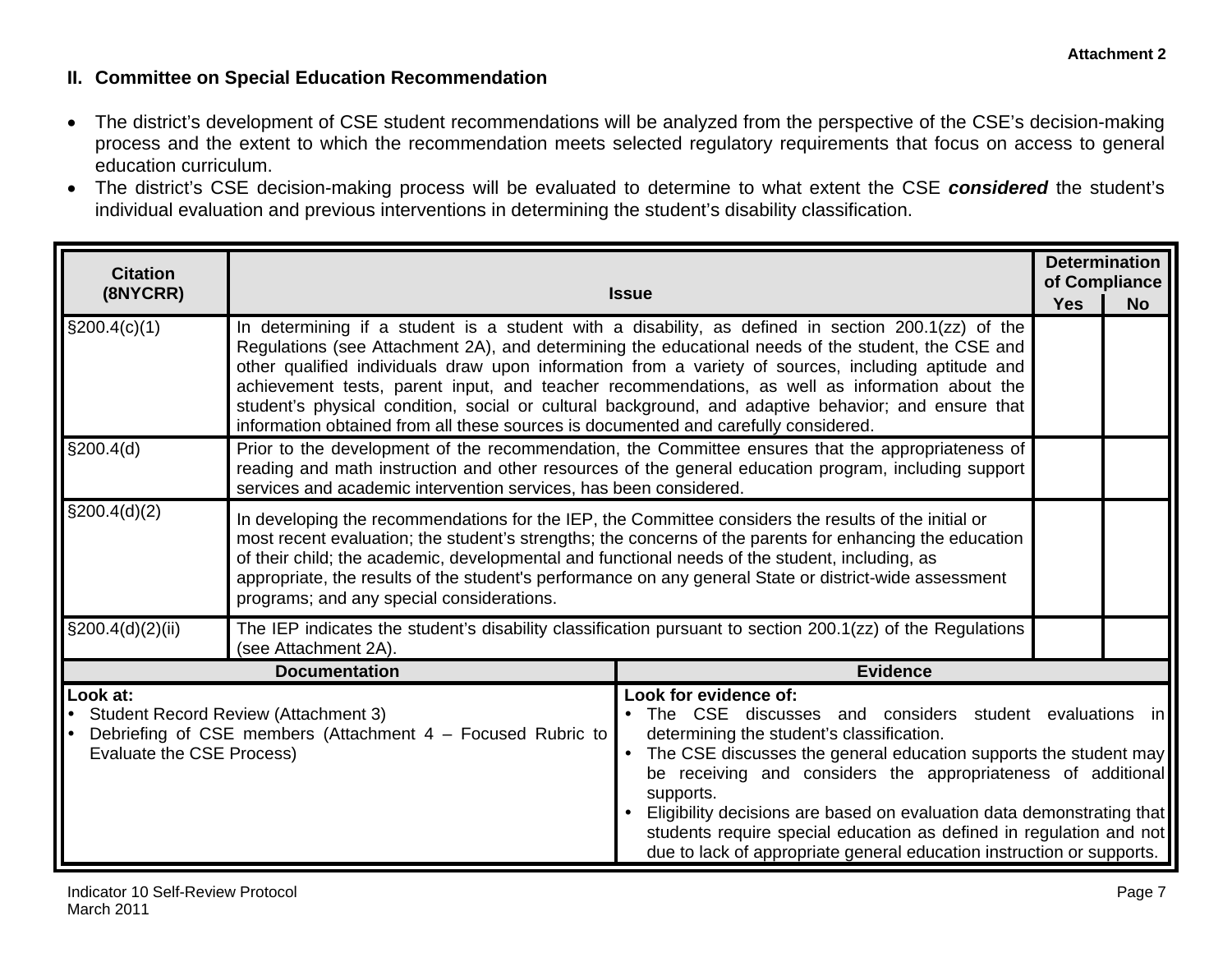**Please note: Individual Student Record Review (Attachment 3) and Focused Rubric to Evaluate the CSE Process (Attachment 4) must be completed to determine compliance/noncompliance for this focus area.**

|                           | <b>Findings</b> |  |  |  |  |  |  |                                                                                         |
|---------------------------|-----------------|--|--|--|--|--|--|-----------------------------------------------------------------------------------------|
| procedures and practices: |                 |  |  |  |  |  |  | Description of specific details of noncompliance in policy, Corrective Action required: |
|                           |                 |  |  |  |  |  |  | Improvement activities recommended:                                                     |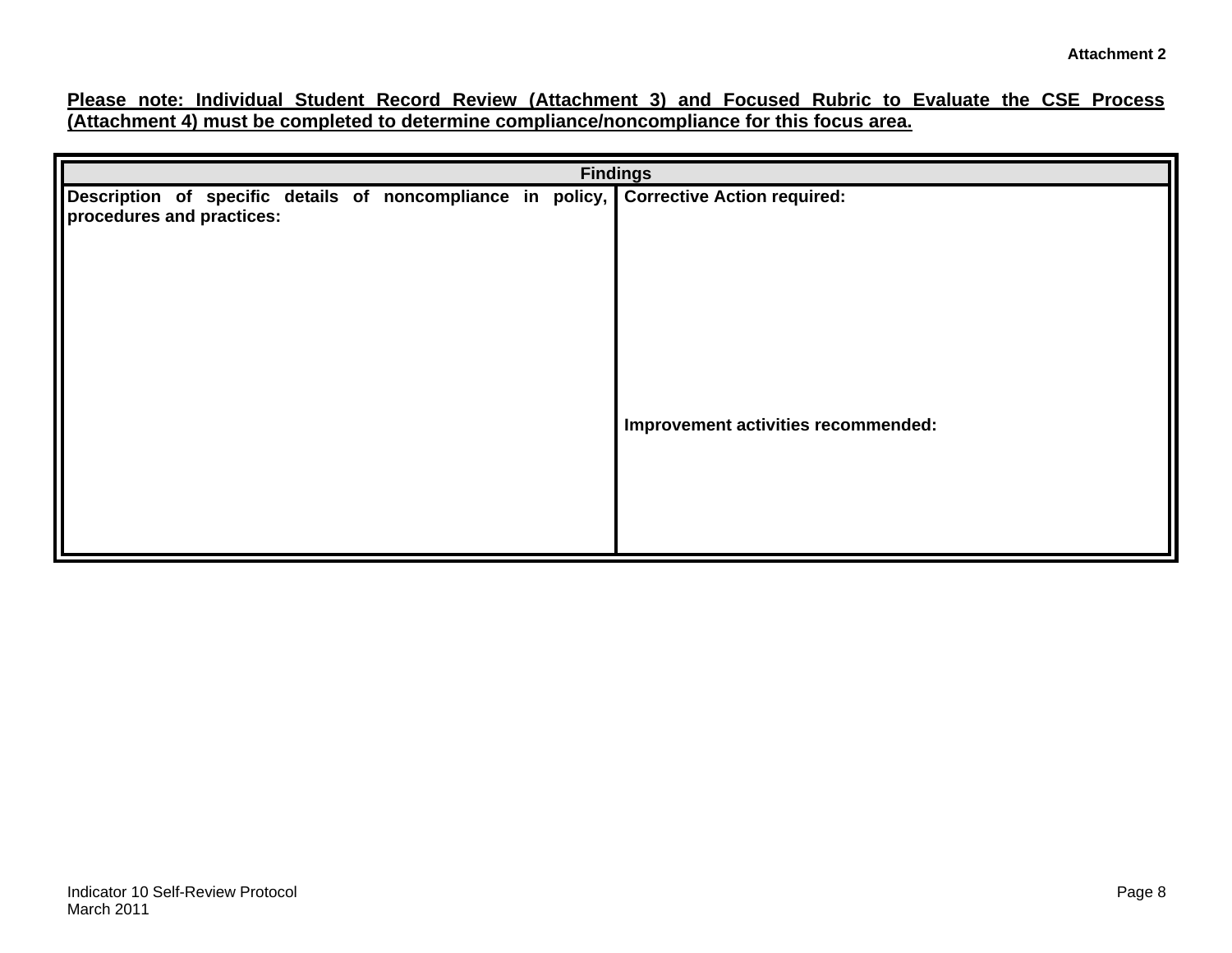#### **Attachment 2**

The following chart may be used to calculate the percentage of student records with evidence of compliance. Compile the results based on the results of each record reviewed for each citation (Attachment 3). Consider these results along with other required documentation in making a final compliance determination for this focus area.

| <b>Summary of Individual Student Record Review</b>                                                                                                                                |  |  |  |  |  |  |  |  |
|-----------------------------------------------------------------------------------------------------------------------------------------------------------------------------------|--|--|--|--|--|--|--|--|
| <b>Total Number of Records with</b><br><b>Percentage of Records in</b><br><b>Compliance</b><br><b>Citation</b><br>a finding of Y or NA<br><b>Total Number of Records Reviewed</b> |  |  |  |  |  |  |  |  |
| $\S200.4(c)(1)$                                                                                                                                                                   |  |  |  |  |  |  |  |  |
| \$200.4(d)                                                                                                                                                                        |  |  |  |  |  |  |  |  |
| $\S200.4(d)(2)$                                                                                                                                                                   |  |  |  |  |  |  |  |  |
| $\S200.4(d)(2)(ii)$                                                                                                                                                               |  |  |  |  |  |  |  |  |

**Only those school districts identified as having disproportionate representation of racial and ethnic groups in special education placements (Indicator 10b) must complete this section.** 

- The district's CSE decision-making process will be evaluated to determine to what extent the CSE *considered* special education programs and services that will be provided to enable the student to be involved in and progress in the general education curriculum and to be educated in the least restrictive environment.
- Student IEPs will be evaluated to ensure that the recommendations are based on student needs, and students are provided opportunities to be:
	- $\circ$  involved in and progress in the general education curriculum;
	- $\circ$  educated in general education classes to the greatest extent appropriate; and
	- $\circ$  placed in the least restrictive environment.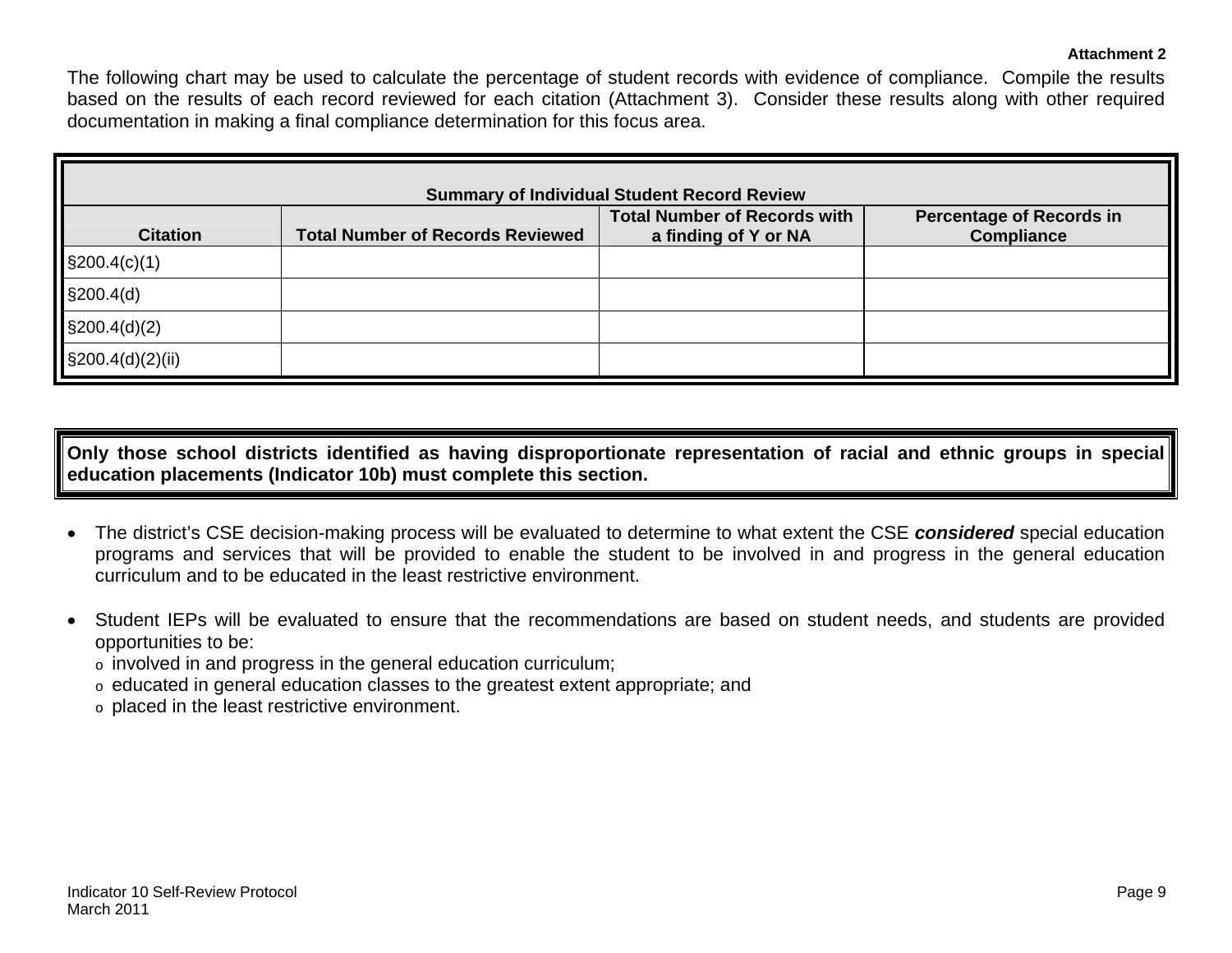| <b>Citation</b><br>(8NYCRR) | <b>Issue</b>                                                                                                                                                                                                                                                           | <b>Determination</b><br>of Compliance<br><b>Yes</b> | <b>No</b> |
|-----------------------------|------------------------------------------------------------------------------------------------------------------------------------------------------------------------------------------------------------------------------------------------------------------------|-----------------------------------------------------|-----------|
| $\S200.4(d)(2)(i)$          | The IEP reports the present levels of academic achievement and functional performance and indicates<br>the individual needs of the student according to the four need areas (academic achievement; social<br>development; physical development; and management needs). |                                                     |           |
| $\S200.4(d)(2)(i)(a)$       | The IEP indicates how the student's disability affects involvement and progress in the general<br>education curriculum.                                                                                                                                                |                                                     |           |
| $\S200.4(d)(2)(v)(a)(2)$    | The IEP indicates the recommended special education program and services that will be provided for<br>the student to be involved and progress in the general education curriculum and to participate in<br>extracurricular and other nonacademic activities.           |                                                     |           |
| $\S200.4(d)(2)(v)(a)(3)$    | The IEP indicates the recommended special education programs and services that will be provided for<br>the student to be educated and participate with other students with disabilities and nondisabled<br>students.                                                   |                                                     |           |
| $\S200.4(d)(2)(v)(b)(3)$    | The recommended program and services indicate the supplementary aids and services and program<br>modifications to be provided to the student or on behalf of the student.                                                                                              |                                                     |           |
| \$200.4(d)(2)(viii)(a)      | The IEP provides an explanation of the extent, if any, to which the student will not participate in regular<br>class and in extracurricular and other nonacademic activities.                                                                                          |                                                     |           |
| §200.4(d)(3)                | Consideration of special factors. The CSE:                                                                                                                                                                                                                             |                                                     |           |
| $\S200.4(d)(3)(i)$          | • in the case of a student whose behavior impedes his or her learning or that of others, considers<br>strategies, including positive behavioral interventions and supports and other strategies to address<br>that behavior.                                           |                                                     |           |
| $\S200.4(d)(3)(ii)$         | . in the case of a student with limited English proficiency, considers the language needs of the<br>student as such needs relate to the student's IEP.                                                                                                                 |                                                     |           |
| $\S200.4(d)(4)(ii)(a)$      | In conformity with the least restrictive environment provisions, placement must be based on the<br>student's IEP and determined at least annually.                                                                                                                     |                                                     |           |
| \$200.4(d)(4)(ii)(d)        | In conformity with the least restrictive environment provisions, a student with a disability must not be<br>removed from education in age-appropriate regular classrooms solely because of needed modifications<br>in the general education curriculum.                |                                                     |           |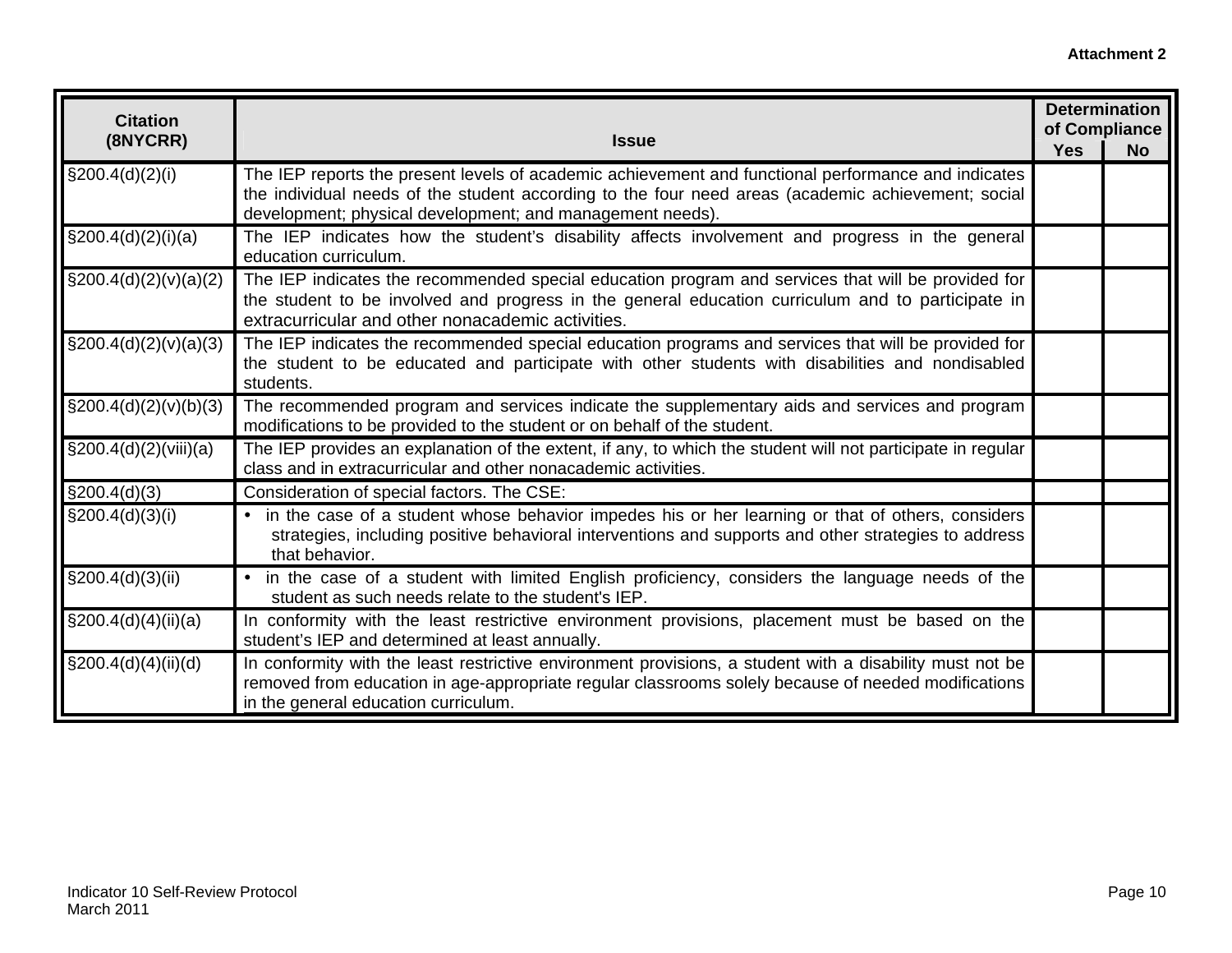| <b>Documentation</b>                                                                                                                                                            | <b>Evidence</b>                                                                                                                                                                                                                                                                                                                                                                                                                                                                                                                                                                                                                                                                                                         |
|---------------------------------------------------------------------------------------------------------------------------------------------------------------------------------|-------------------------------------------------------------------------------------------------------------------------------------------------------------------------------------------------------------------------------------------------------------------------------------------------------------------------------------------------------------------------------------------------------------------------------------------------------------------------------------------------------------------------------------------------------------------------------------------------------------------------------------------------------------------------------------------------------------------------|
| Look at:<br>Student Record Review (Attachment 3)<br>○ Student evaluations<br>∘ IEPs<br>Debriefing of CSE members (Attachment 4 – Focused Rubric to<br>Evaluate the CSE Process) | Look for evidence of:<br>The CSE discusses present levels of performance (academic,<br>social, physical, management), including how the student's disability<br>affects involvement and progress in the general education<br>curriculum.<br>The CSE addresses the consideration of special factors, including<br>the language needs of students with limited English proficiency.<br>The CSE considers student evaluations in developing the IEP<br>recommendations.<br>Student recommendations, including placement, are supported by<br>the student's IEP.<br>Students of different racial and ethnic groups are provided equal<br>opportunity to be involved in and progress in the general education<br>curriculum. |

**Please note: Individual Student Record Review (Attachment 3) and Focused Rubric to Evaluate the CSE Process (Attachment 4) must be completed to determine compliance/noncompliance for this focus area.**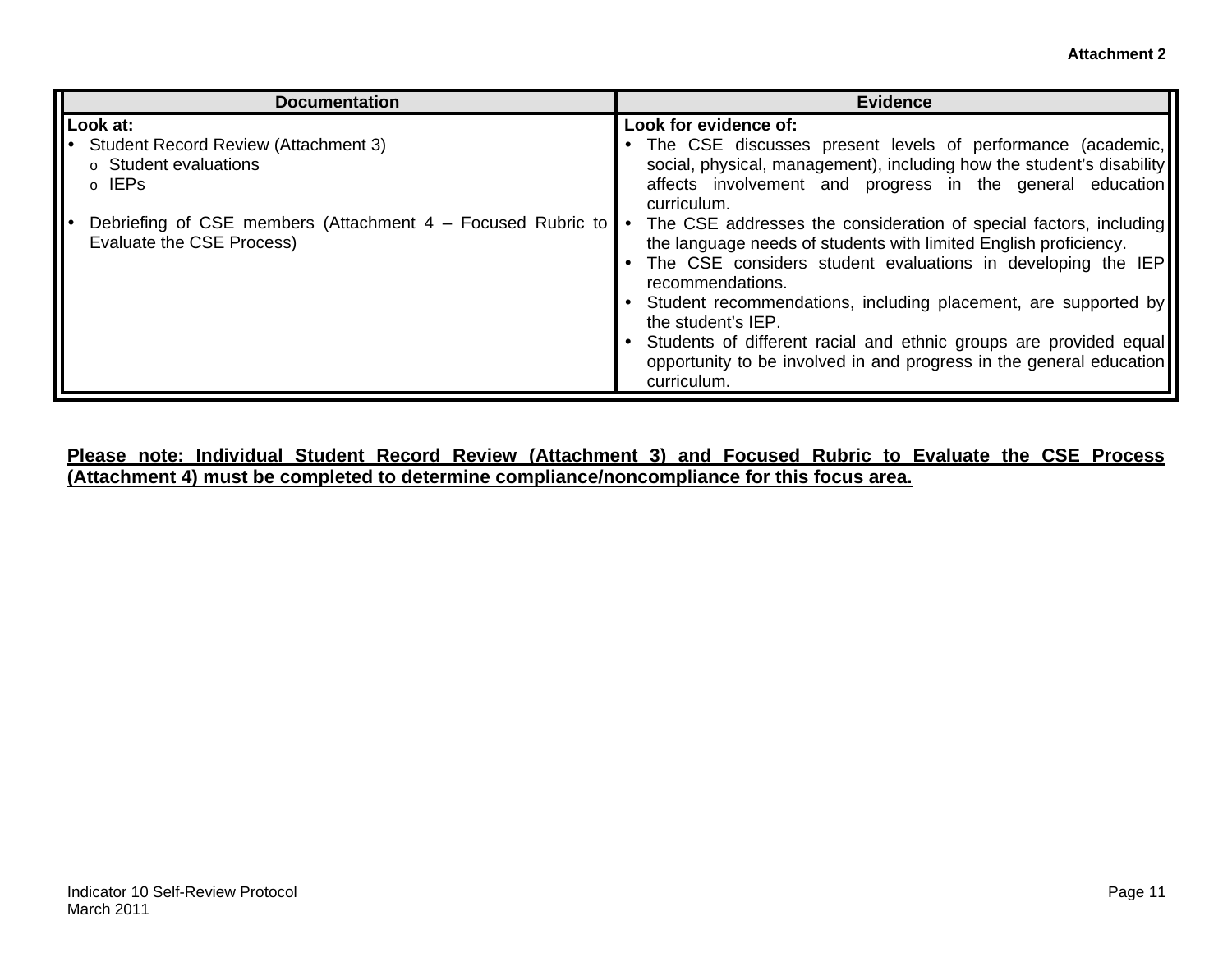|                           |  |  |  | <b>Findings</b>                                                                         |
|---------------------------|--|--|--|-----------------------------------------------------------------------------------------|
|                           |  |  |  | Description of specific details of noncompliance in policy, Corrective Action required: |
| procedures and practices: |  |  |  |                                                                                         |
|                           |  |  |  |                                                                                         |
|                           |  |  |  |                                                                                         |
|                           |  |  |  |                                                                                         |
|                           |  |  |  |                                                                                         |
|                           |  |  |  |                                                                                         |
|                           |  |  |  |                                                                                         |
|                           |  |  |  |                                                                                         |
|                           |  |  |  |                                                                                         |
|                           |  |  |  | Improvement activities recommended:                                                     |
|                           |  |  |  |                                                                                         |
|                           |  |  |  |                                                                                         |
|                           |  |  |  |                                                                                         |
|                           |  |  |  |                                                                                         |
|                           |  |  |  |                                                                                         |
|                           |  |  |  |                                                                                         |
|                           |  |  |  |                                                                                         |
|                           |  |  |  |                                                                                         |
|                           |  |  |  |                                                                                         |
|                           |  |  |  |                                                                                         |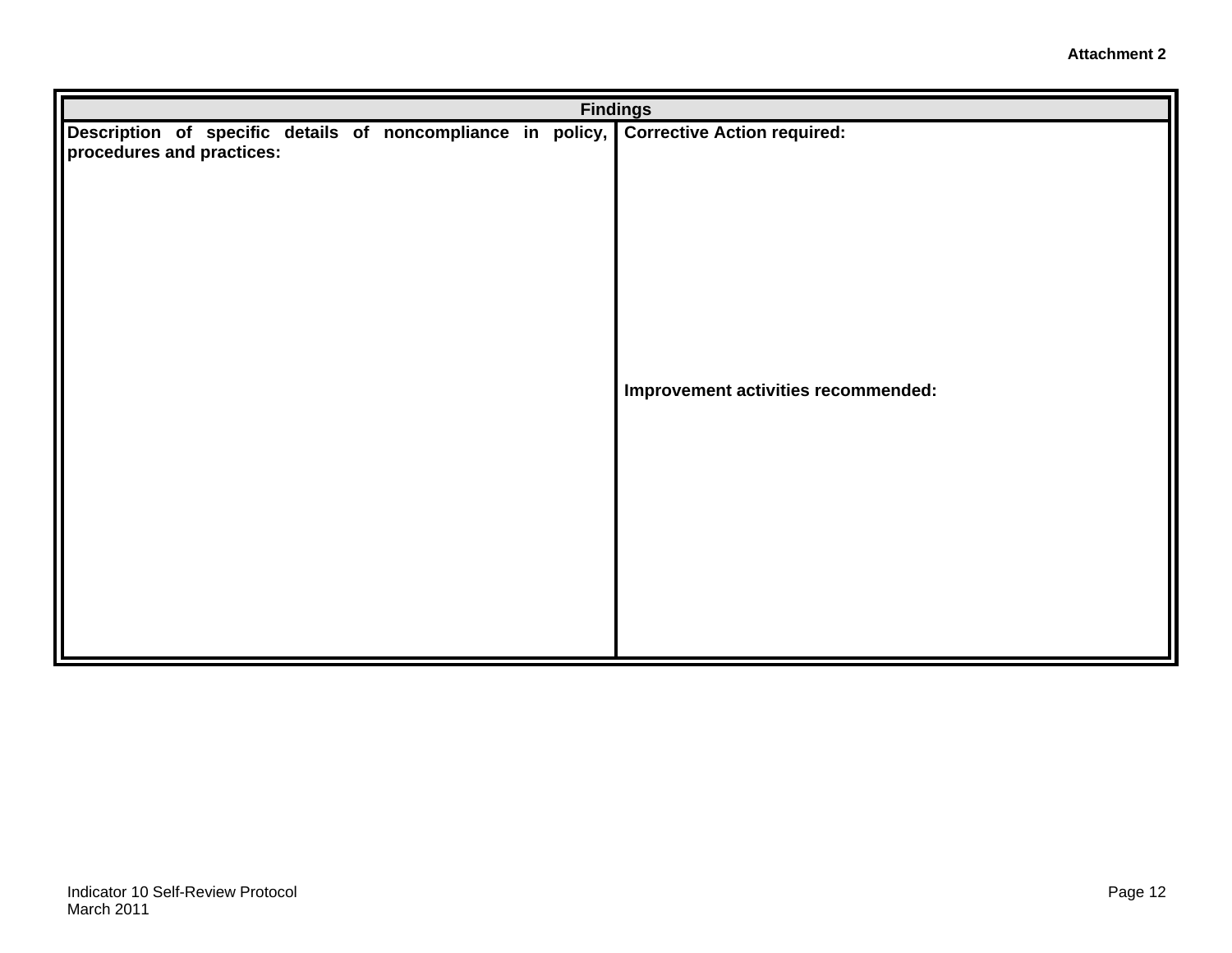The following chart may be used to calculate the percentage of student records with evidence of compliance. Compile the results based on the results of each record reviewed for each citation (Attachment 3). Consider these results along with other required documentation in making a final compliance determination for this focus area.

|                                |                                         | <b>Summary of Individual Student Record Review</b>          |                                                      |
|--------------------------------|-----------------------------------------|-------------------------------------------------------------|------------------------------------------------------|
| <b>Citation</b>                | <b>Total Number of Records Reviewed</b> | <b>Total Number of Records with</b><br>a finding of Y or NA | <b>Percentage of Records in</b><br><b>Compliance</b> |
| $\frac{1}{2}$ (3200.4(d)(2)(i) |                                         |                                                             |                                                      |
| $\S200.4(d)(2)(i)(a)$          |                                         |                                                             |                                                      |
| $\S200.4(d)(2)(v)(a)(2)$       |                                         |                                                             |                                                      |
| $\S200.4(d)(2)(v)(a)(3)$       |                                         |                                                             |                                                      |
| $\S200.4(d)(2)(v)(b)(3)$       |                                         |                                                             |                                                      |
| $\S200.4(d)(2)(viii)(a)$       |                                         |                                                             |                                                      |
| $\S200.4(d)(3)(i)$             |                                         |                                                             |                                                      |
| $\S200.4(d)(3)(ii)$            |                                         |                                                             |                                                      |
| $\S200.4(d)(4)(ii)(a)$         |                                         |                                                             |                                                      |
| $\S200.4(d)(4)(ii)(d)$         |                                         |                                                             |                                                      |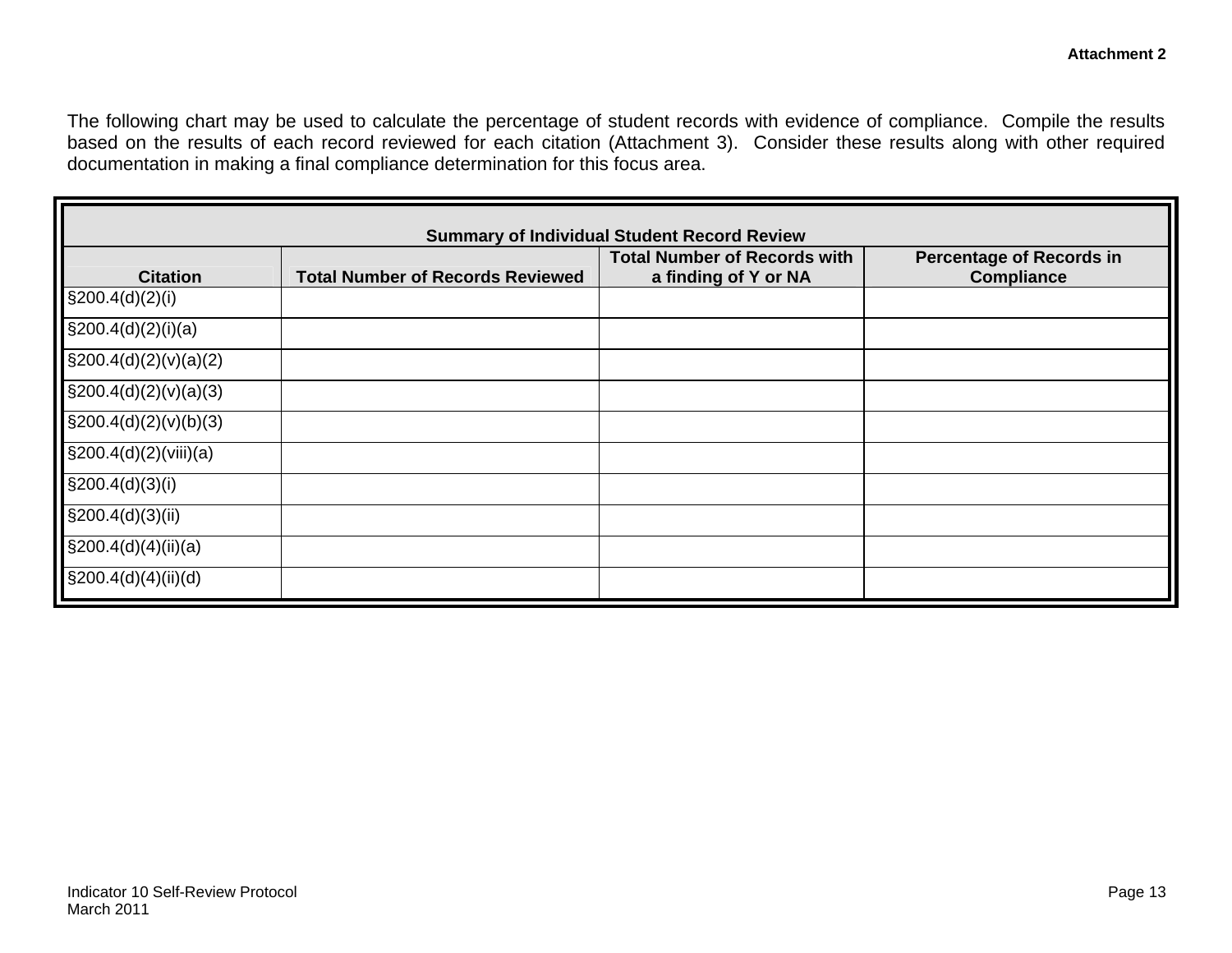#### **Regulations of the Commissioner of Education Section 200.1(zz) – Definitions of Disability Classifications**

- (zz) *Student with a disability* means a student with a disability as defined in section 4401(1) of the Education Law, who has not attained the age of 21 prior to September 1st and who is entitled to attend public schools pursuant to section 3202 of the Education Law and who, because of mental, physical or emotional reasons, has been identified as having a disability and who requires special services and programs approved by the department. The terms used in this definition are defined as follows:
	- (1) *Autism* means a developmental disability significantly affecting verbal and nonverbal communication and social interaction, generally evident before age 3, that adversely affects a student's educational performance. Other characteristics often associated with autism are engagement in repetitive activities and stereotyped movements, resistance to environmental change or change in daily routines, and unusual responses to sensory experiences. The term does not apply if a student's educational performance is adversely affected primarily because the student has an emotional disturbance as defined in paragraph (4) of this subdivision. A student who manifests the characteristics of autism after age 3 could be diagnosed as having autism if the criteria in this paragraph are otherwise satisfied.
	- (2) *Deafness* means a hearing impairment that is so severe that the student is impaired in processing linguistic information through hearing, with or without amplification, that adversely affects a student's educational performance.
	- (3) *Deaf-blindness* means concomitant hearing and visual impairments, the combination of which causes such severe communication and other developmental and educational needs that they cannot be accommodated in special education programs solely for students with deafness or students with blindness.
	- (4) *Emotional disturbance* means a condition exhibiting one or more of the following characteristics over a long period of time and to a marked degree that adversely affects a student's educational performance:
		- (i) an inability to learn that cannot be explained by intellectual, sensory, or health factors.
		- (ii) an inability to build or maintain satisfactory interpersonal relationships with peers and teachers;
		- (iii) inappropriate types of behavior or feelings under normal circumstances;
		- (iv) a generally pervasive mood of unhappiness or depression; or
		- (v) a tendency to develop physical symptoms or fears associated with personal or school problems.

The term includes schizophrenia. The term does not apply to students who are socially maladjusted**,** unless it is determined that they have an emotional disturbance.

- (5) *Hearing impairment* means an impairment in hearing, whether permanent or fluctuating**,**  that adversely affects the child's educational performance but that is not included under the definition of *deafness* in this section.
- (6) *Learning disability* means a disorder in one or more of the basic psychological processes involved in understanding or in using language, spoken or written, which manifests itself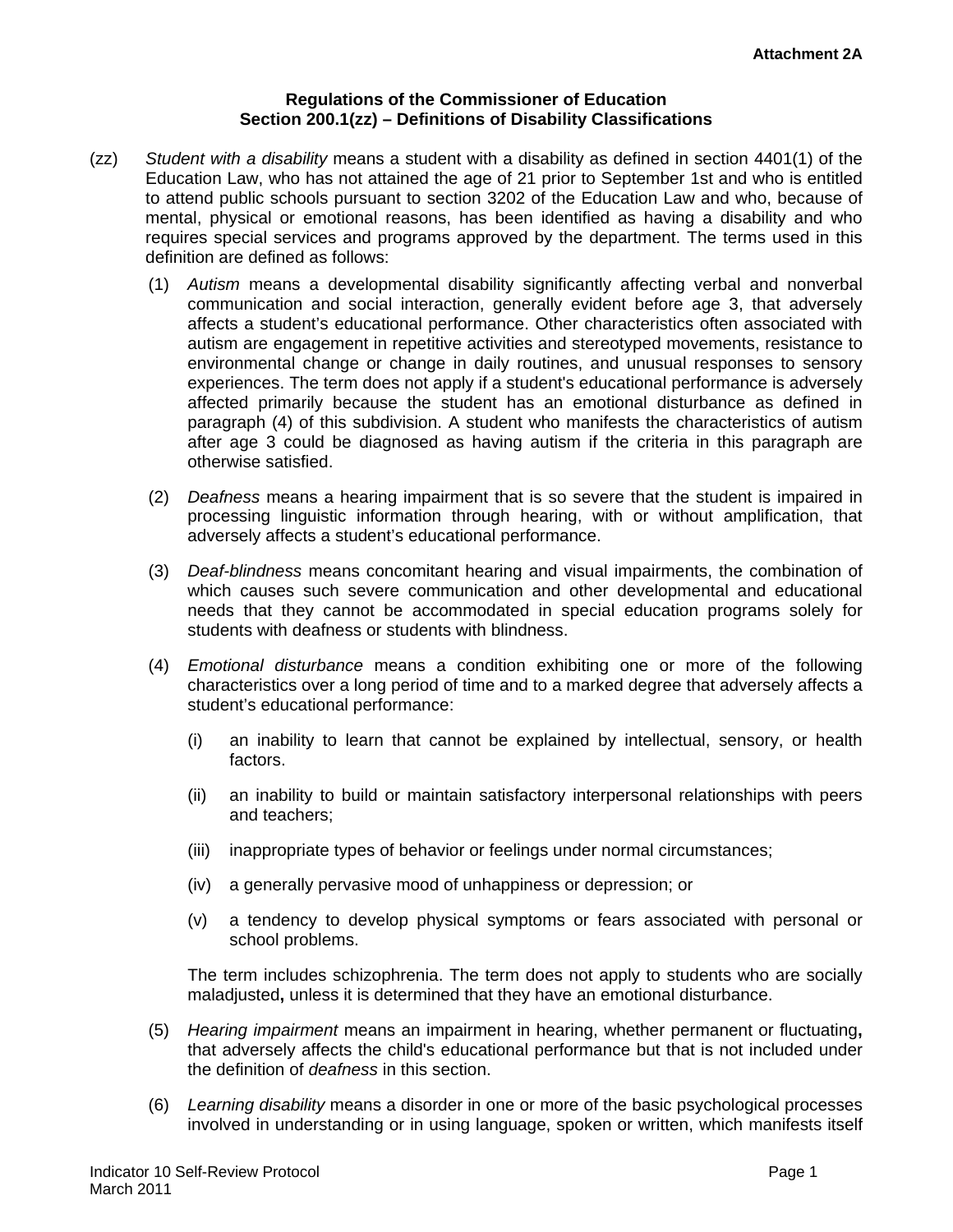in an imperfect ability to listen, think, speak, read, write, spell, or to do mathematical calculations, as determined in accordance with section 200.4(j) of this Part. The term includes such conditions as perceptual disabilities, brain injury, minimal brain dysfunction, dyslexia and developmental aphasia. The term does not include learning problems that are primarily the result of visual, hearing or motor disabilities, of an intellectual disability, of emotional disturbance, or of environmental, cultural or economic disadvantage.

- (7) *Intellectual disability* means significantly subaverage general intellectual functioning, existing concurrently with deficits in adaptive behavior and manifested during the developmental period, that adversely affects a student's educational performance**.**
- (8) *Multiple disabilities* means concomitant impairments (such as intellectual disabilityblindness, intellectual disability-orthopedic impairment, etc.), the combination of which cause such severe educational needs that they cannot be accommodated in a special education program solely for one of the impairments. The term does not include deafblindness.
- (9) *Orthopedic impairment* means a severe orthopedic impairment that adversely affects a student's educational performance. The term includes impairments caused by congenital anomaly (*e.g.*, clubfoot, absence of some member, etc.), impairments caused by disease (*e.g.*, poliomyelitis, bone tuberculosis, etc.), and impairments from other causes (*e.g.*, cerebral palsy, amputation, and fractures or burns which cause contractures).
- (10) *Other health-impairment* means having limited strength, vitality or alertness**,** including a heightened alertness to environmental stimuli, that results in limited alertness with respect to the educational environment, that is due to chronic or acute health problems, including but not limited to a heart condition, tuberculosis, rheumatic fever, nephritis, asthma, sickle cell anemia, hemophilia, epilepsy, lead poisoning, leukemia, diabetes, attention deficit disorder or attention deficit hyperactivity disorder or tourette syndrome, which adversely affects a student's educational performance.
- (11) *Speech or language impairment* means a communication disorder, such as stuttering, impaired articulation, a language impairment or a voice impairment, that adversely affects a student's educational performance.
- (12) *Traumatic brain injury* means an acquired injury to the brain caused by an external physical force or by certain medical conditions such as stroke, encephalitis, aneurysm, anoxia or brain tumors with resulting impairments that adversely affect educational performance. The term includes open or closed head injuries or brain injuries from certain medical conditions resulting in mild, moderate or severe impairments in one or more areas, including cognition, language, memory, attention, reasoning, abstract thinking, judgment, problem solving, sensory, perceptual and motor abilities, psychosocial behavior, physical functions, information processing, and speech. The term does not include injuries that are congenital or caused by birth trauma.
- (13) *Visual impairment including blindness* means an impairment in vision that, even with correction, adversely affects a student's educational performance. The term includes both partial sight and blindness.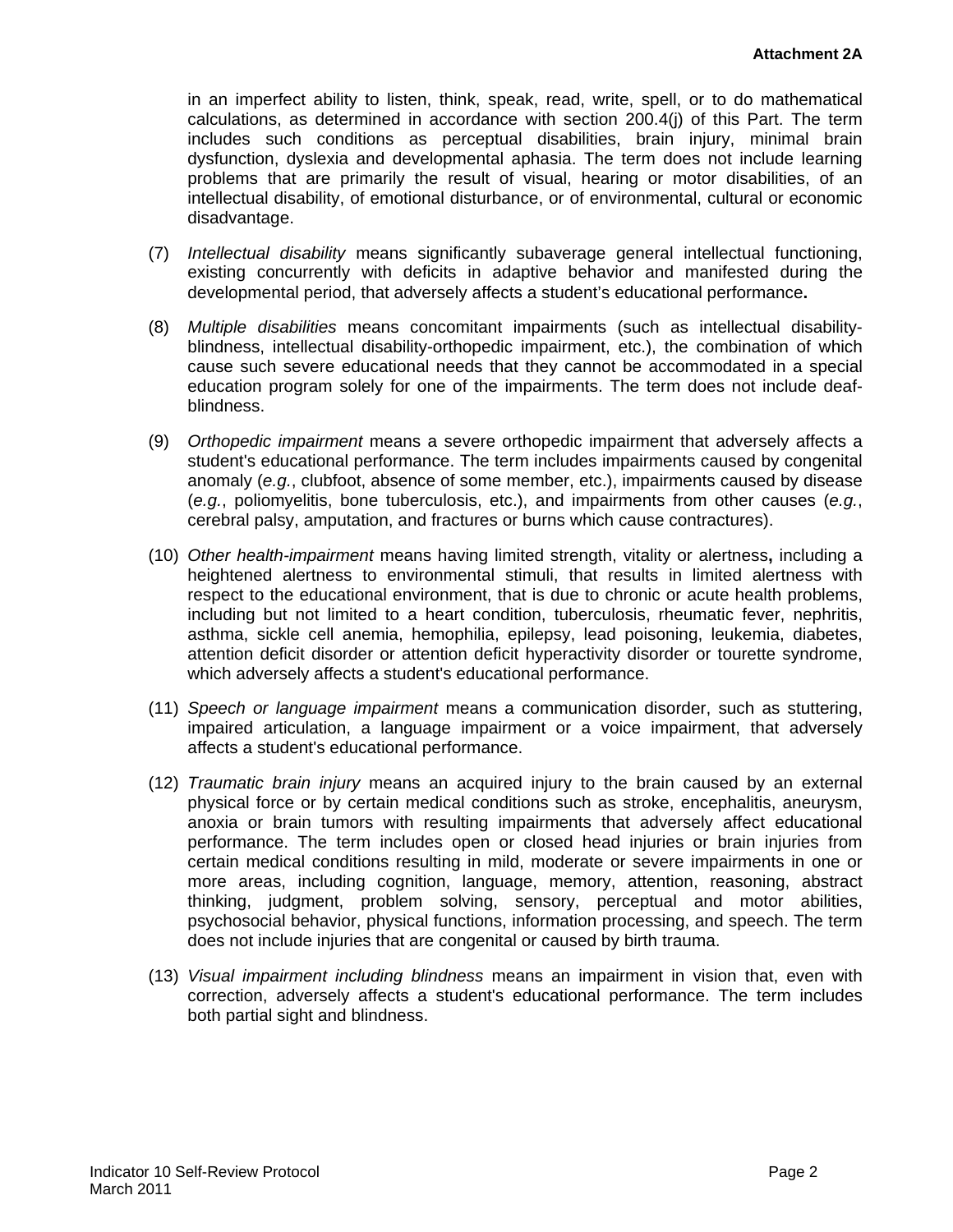### **Individual Student Record Review Form**

#### **Directions:**

**This form is designed to assist the team in compiling documentation of compliance findings based on reviews of individual student records. It must be kept on file by the school district and is not submitted to SED unless requested.** 

#### **A separate form must be used for each student record reviewed.**

Each compliance issue must have a notation for each student record reviewed.

- Put "Y" (yes) in the column if the student's record review shows evidence that the requirement has been met for this student.
- Put "N" (no) in the column if the student's record review lacks evidence that this requirement has been met for this student.
- Put "NA" (not applicable) in the column if the item is not applicable to this student. An item should be noted as NA if it clearly does not pertain to the individual student.

As examples:

- o Documentation for the individual evaluation procedures that "materials and procedures used to assess a student with limited English proficiency (LEP) are selected and administered to ensure they measure the extent to which the student has a disability and needs special education, rather than measure the student's English language skills" (§200.4(b)(6)(xvi)) would be "NA" if the student does not fit into the category of LEP.
- o Documentation of special considerations on the IEP, including behavior or LEP would be "NA" if the student's evaluation does not support either of these needs.
- In the "Source of Data/Comments" column, indicate the specific record information used to make a determination. Provide comments such as "the evaluation should have been in the native language, other than English, but was not."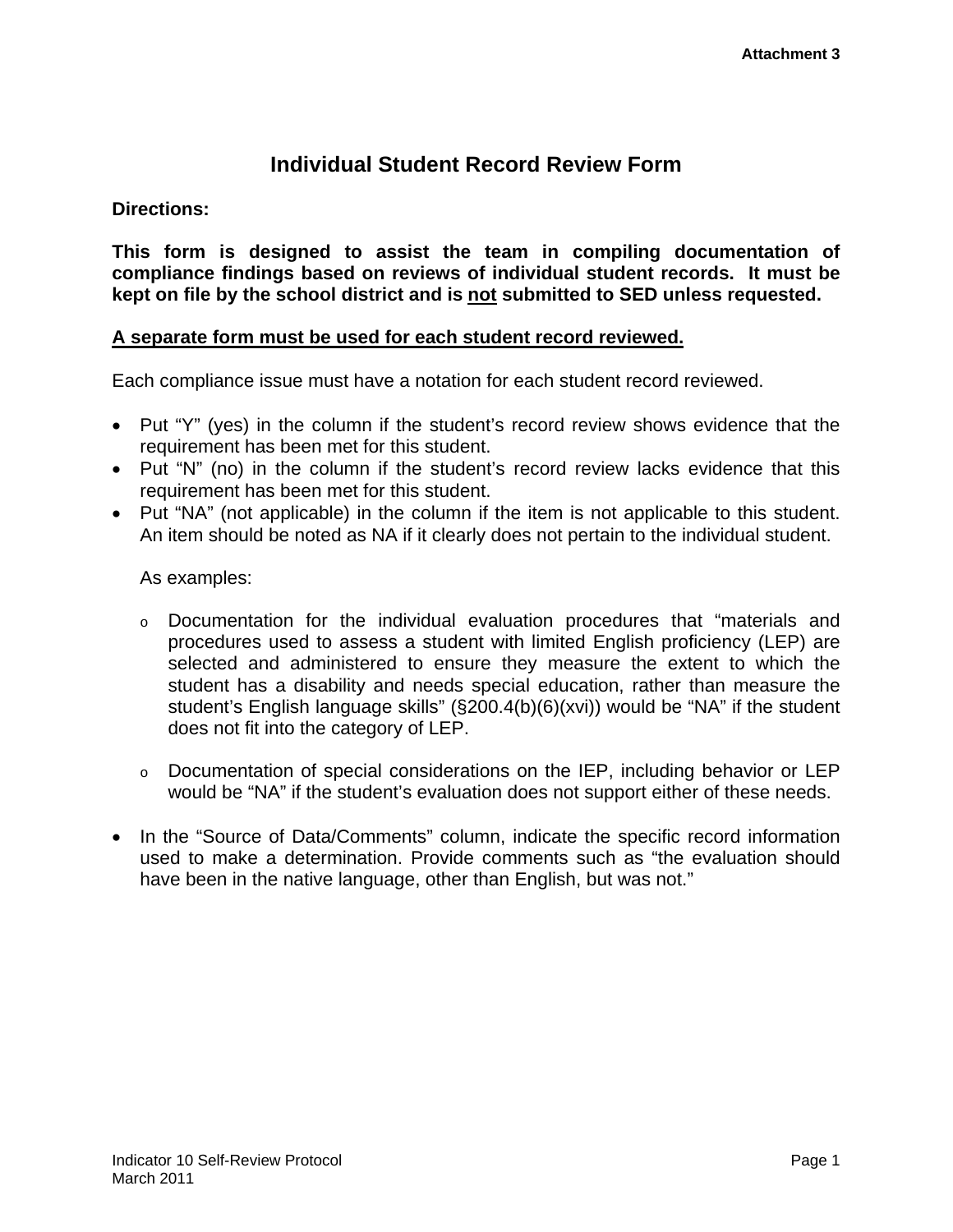| School District:        | Building:              |
|-------------------------|------------------------|
| Person Completing Form: | Date of Record Review: |
| <b>Student Name/ID:</b> | DOB:                   |
| School:                 | Race/Ethnicity:        |
| Grade/Program:          | Disability:            |

## **Individual Evaluations of Students with Disabilities**

| <b>Citation</b><br>(8 NYCRR) |                                                                                                                                                                                                                                                                                                                            | Y/<br>N/<br><b>NA</b> | Source of<br><b>Data/Comments</b> |
|------------------------------|----------------------------------------------------------------------------------------------------------------------------------------------------------------------------------------------------------------------------------------------------------------------------------------------------------------------------|-----------------------|-----------------------------------|
| $\S200.4(b)(6)(i)$           | Assessments and other evaluation materials used to<br>assess a student under this section:                                                                                                                                                                                                                                 |                       |                                   |
| $\S200.4(b)(6)(i)(a)$        | are provided and administered in the student's native<br>language or other mode of communication and in the<br>form most likely to yield accurate information on what<br>the student knows and can do academically,<br>developmentally and functionally, unless it is clearly<br>not feasible to so provide or administer; |                       |                                   |
| \$200.4(b)(6)(i)(b)          | are used for purposes for which the assessments or<br>$\bullet$<br>measures are valid and reliable;                                                                                                                                                                                                                        |                       |                                   |
| \$200.4(b)(6)(i)(c)          | are administered by trained and knowledgeable<br>$\bullet$<br>personnel in accordance with the instruction provided<br>by those who developed such assessments; and                                                                                                                                                        |                       |                                   |
| $\S200.4(b)(6)(i)(d)$        | are selected and administered so as not to be<br>$\bullet$<br>discriminatory on a racial or cultural basis.                                                                                                                                                                                                                |                       |                                   |
| \$200.4(b)(6)(v)             | No single measure or assessment is used as the sole<br>criterion for determining whether a student is a student<br>with a disability or for determining an appropriate<br>educational program for a student.                                                                                                               |                       |                                   |
| $\S 200.4(b)(6)(vii)$        | The student is assessed in all areas related to the<br>suspected disability, including, where appropriate,<br>health, vision, hearing, social and emotional status,<br>general intelligence, academic performance, vocational<br>skills, communicative status and motor abilities.                                         |                       |                                   |
| \$200.4(b)(6)(xvi)           | Materials and procedures used to assess a student with<br>limited<br>English<br>proficiency are<br>selected<br>and<br>administered to ensure that they measure the extent to<br>which the student has a disability and needs special<br>education, rather than measure the student's English<br>language skills.           |                       |                                   |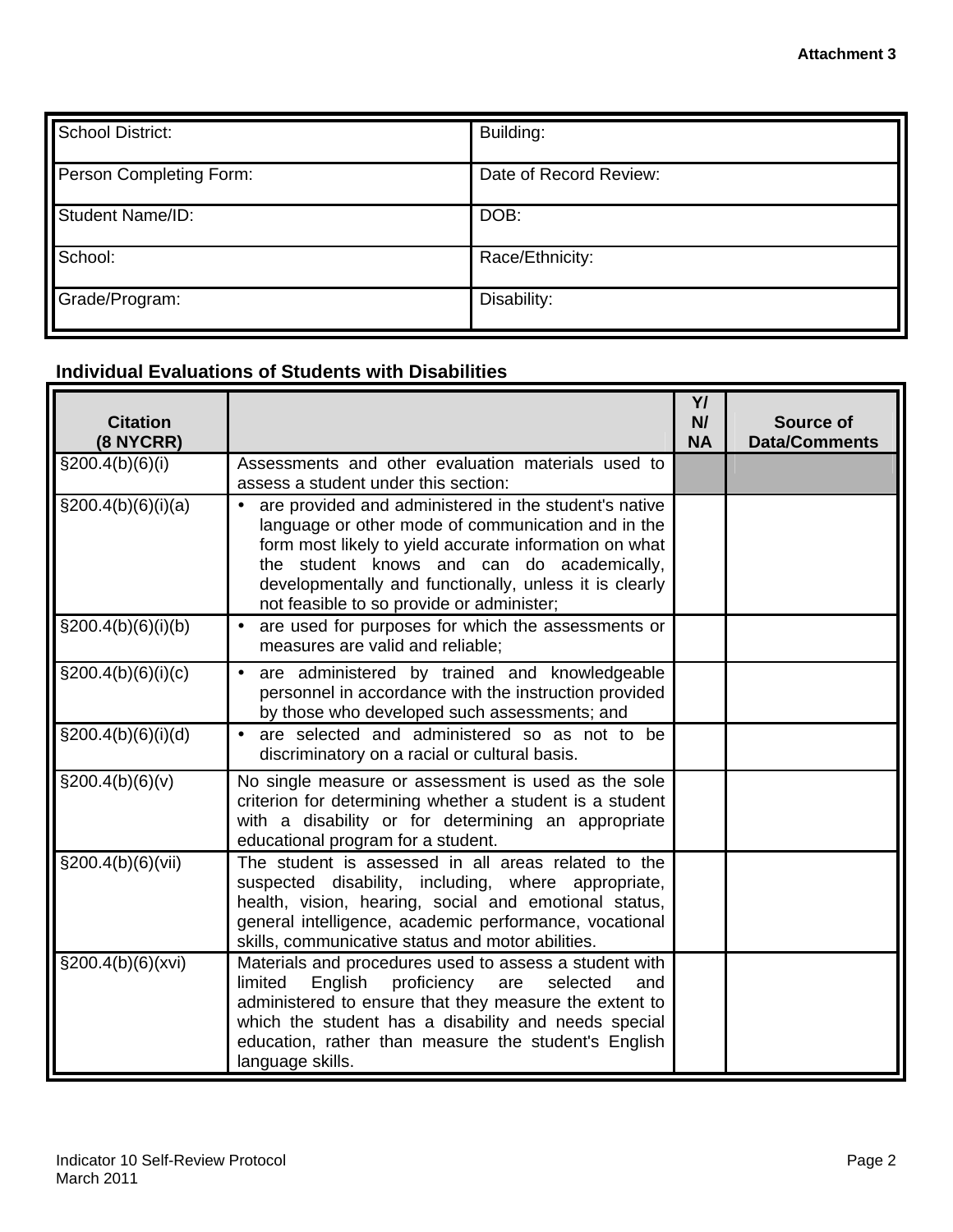## **Committee on Special Education Recommendation**

| <b>Citation</b><br>(8 NYCRR) |                                                                                                                                                                                                                                                                                                                                                                                                                                                                                                                                                                                                                                          | Y/<br>N/<br><b>NA</b> | Source of<br><b>Data/Comments</b> |
|------------------------------|------------------------------------------------------------------------------------------------------------------------------------------------------------------------------------------------------------------------------------------------------------------------------------------------------------------------------------------------------------------------------------------------------------------------------------------------------------------------------------------------------------------------------------------------------------------------------------------------------------------------------------------|-----------------------|-----------------------------------|
| $\S200.4(c)(1)$              | In determining if a student is a student with a disability,<br>as defined in section 200.1(zz) of the Regulations (see<br>Attachment 2A), and determining the educational needs<br>of the student, the CSE and other qualified individuals<br>draw upon information from a variety of sources,<br>including aptitude and achievement tests, parent input,<br>and teacher recommendations, as well as information<br>about the student's physical condition, social or cultural<br>background, and adaptive behavior; and ensure that<br>information obtained from all these sources<br><b>is</b><br>documented and carefully considered. |                       |                                   |
| \$200.4(d)                   | Prior to the development of the recommendation, the<br>Committee ensures that the appropriateness of reading<br>and math instruction and other resources of the general<br>education program, including support services and<br>academic intervention services, has been considered.                                                                                                                                                                                                                                                                                                                                                     |                       |                                   |
| \$200.4(d)(2)                | In developing the recommendations for the IEP, the<br>Committee considers the results of the initial or most<br>recent evaluation; the student's strengths; the concerns<br>of the parents for enhancing the education of their child;<br>the academic, developmental and functional needs of<br>the student, including, as appropriate, the results of the<br>student's performance on any general State or district-<br>wide<br>assessment<br>programs;<br>and<br>any<br>special<br>considerations.                                                                                                                                    |                       |                                   |
| $\S200.4(d)(2)(ii)$          | The IEP indicates the student's disability classification<br>pursuant to section 200.1(zz) of the Regulations (see<br>Attachment 2A).                                                                                                                                                                                                                                                                                                                                                                                                                                                                                                    |                       |                                   |
|                              | Only those school districts identified as having disproportionate representation of racial and ethnic<br>groups in special education placements (Indicator 10b) must complete this section.                                                                                                                                                                                                                                                                                                                                                                                                                                              |                       |                                   |
| \$200.4(d)(2)(i)             | The IEP reports the present levels of academic<br>achievement and functional performance and indicates<br>the individual needs of the student according to the four<br>(academic<br>achievement:<br>need<br>social<br>areas<br>development; physical development; and management<br>needs).                                                                                                                                                                                                                                                                                                                                              |                       |                                   |
| \$200.4(d)(2)(i)(a)          | The IEP indicates how the student's disability affects<br>involvement and progress in the general education<br>curriculum.                                                                                                                                                                                                                                                                                                                                                                                                                                                                                                               |                       |                                   |
| $\S200.4(d)(2)(v)(a)(2)$     | The IEP indicates the recommended special education<br>program and services that will be provided for the<br>student to be involved and progress in the general<br>education curriculum and to participate in extracurricular<br>and other nonacademic activities.                                                                                                                                                                                                                                                                                                                                                                       |                       |                                   |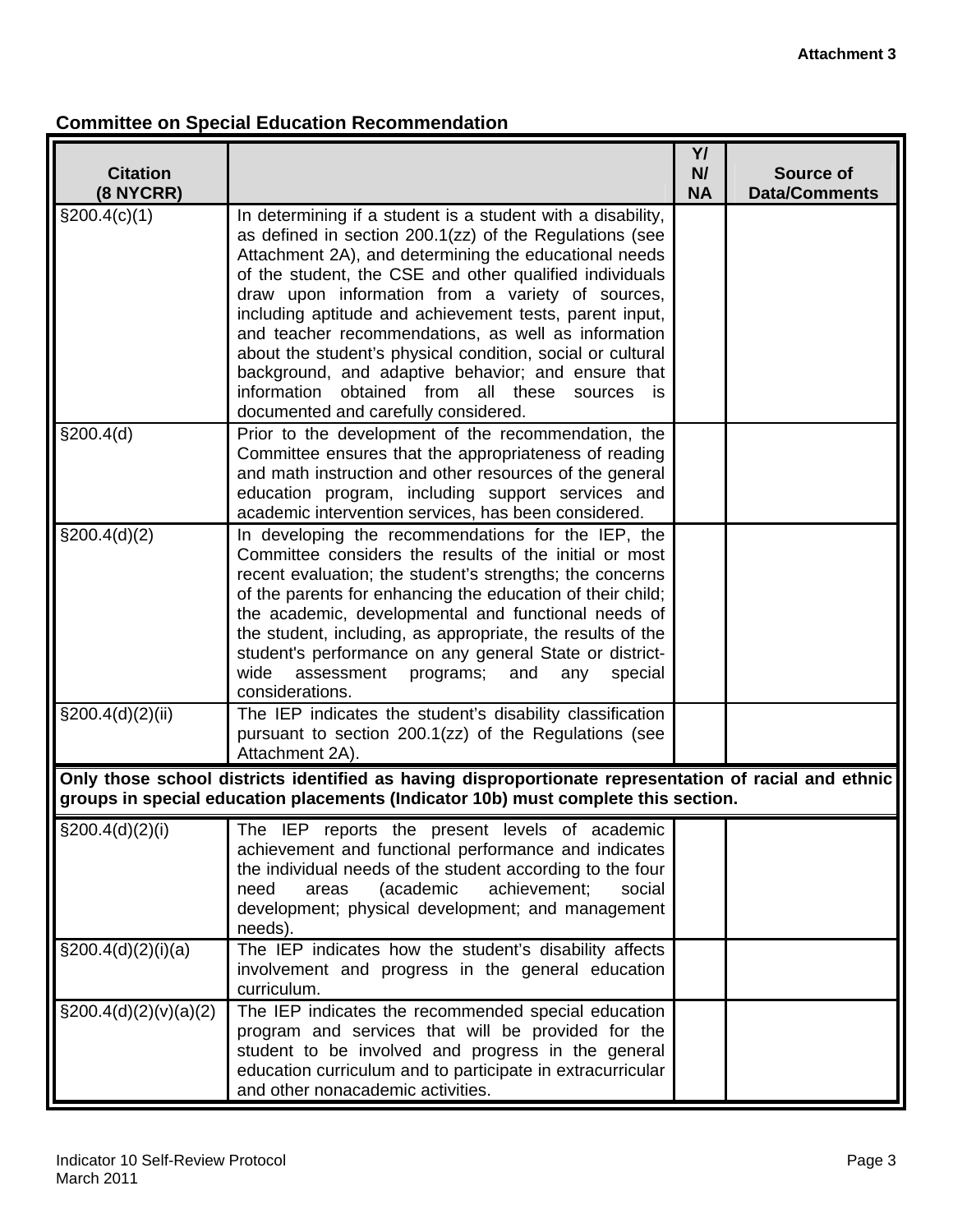| <b>Citation</b><br>$(8$ NYCRR) |                                                                                                                                                                                                                         | Y<br>N/<br><b>NA</b> | Source of<br><b>Data/Comments</b> |
|--------------------------------|-------------------------------------------------------------------------------------------------------------------------------------------------------------------------------------------------------------------------|----------------------|-----------------------------------|
| $\S200.4(d)(2)(v)(a)(3)$       | The IEP indicates the recommended special education<br>programs and services that will be provided for the<br>student to be educated and participate with other<br>students with disabilities and nondisabled students. |                      |                                   |
| $\S200.4(d)(2)(v)(b)(3)$       | The recommended program and services indicate the<br>supplementary aids and services and program<br>modifications to be provided to the student or on behalf<br>of the student.                                         |                      |                                   |
| $\S200.4(d)(2)(viii)(a)$       | The IEP provides an explanation of the extent, if any, to<br>which the student will not participate in regular class and<br>in extracurricular and other nonacademic activities.                                        |                      |                                   |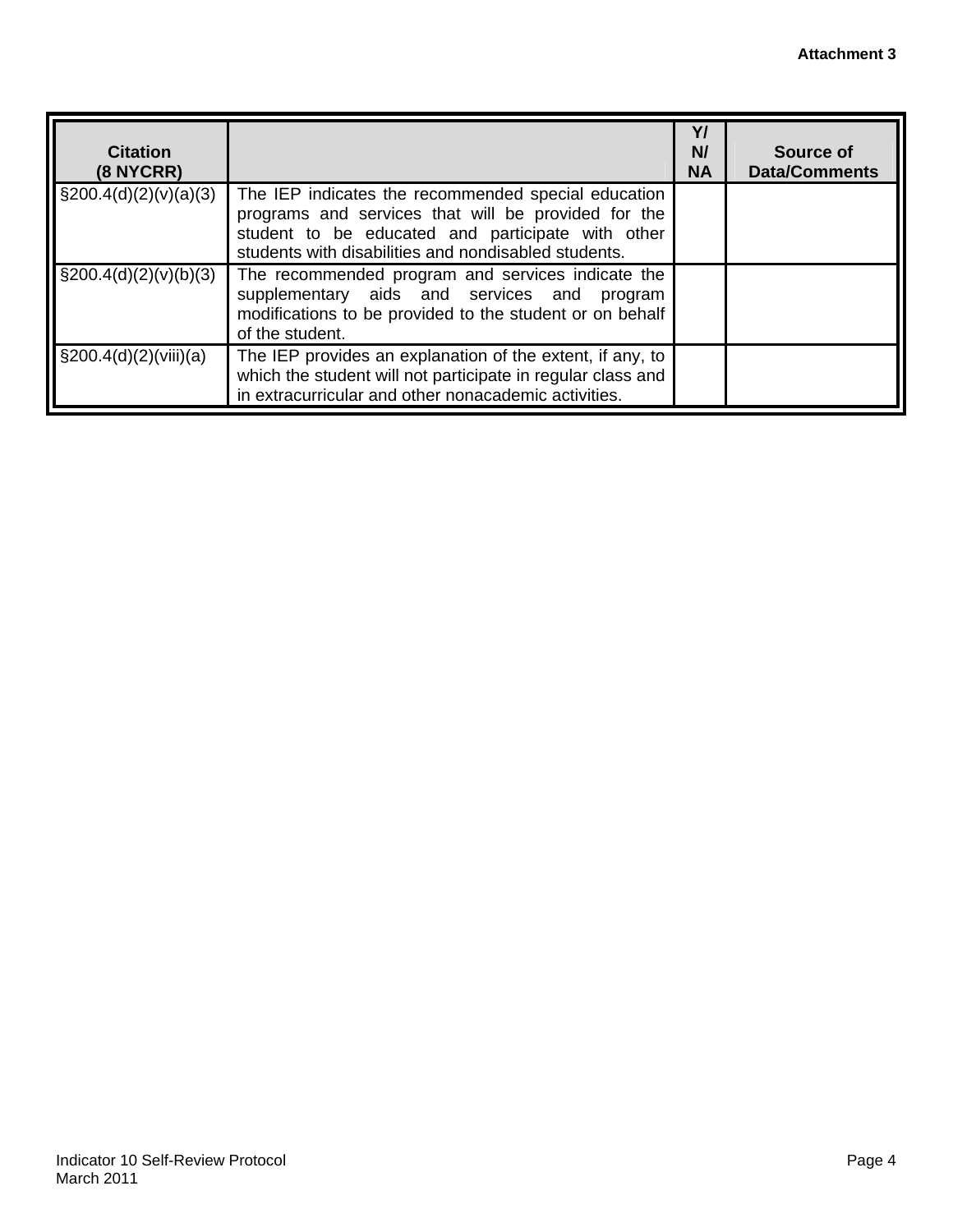| <b>Citation</b><br>$(8$ NYCRR) |                                                                                                                                                                                                                                                               | Y<br>N/<br><b>NA</b> | Source of<br><b>Data/Comments</b> |
|--------------------------------|---------------------------------------------------------------------------------------------------------------------------------------------------------------------------------------------------------------------------------------------------------------|----------------------|-----------------------------------|
| $\S200.4(d)(3)$                | Consideration of special factors. The CSE:                                                                                                                                                                                                                    |                      |                                   |
| $\S200.4(d)(3)(i)$             | in the case of a student whose behavior impedes his<br>or her learning or that of others, considers strategies,<br>including positive behavioral interventions and<br>supports and other strategies to address that<br>behavior;                              |                      |                                   |
| $\S200.4(d)(3)(ii)$            | in the case of a student with limited English<br>$\bullet$<br>proficiency, considers the language needs of the<br>student as such needs relate to the student's IEP.                                                                                          |                      |                                   |
| \$200.4(d)(4)(ii)(a)           | In conformity with the least restrictive environment<br>provisions, placement must be based on the student's<br>IEP and determined at least annually.                                                                                                         |                      |                                   |
| $\S200.4(d)(4)(ii)(d)$         | In conformity with the least restrictive environment<br>provisions, a student with a disability must not be<br>removed from education in age-appropriate regular<br>classrooms solely because of needed modifications in<br>the general education curriculum. |                      |                                   |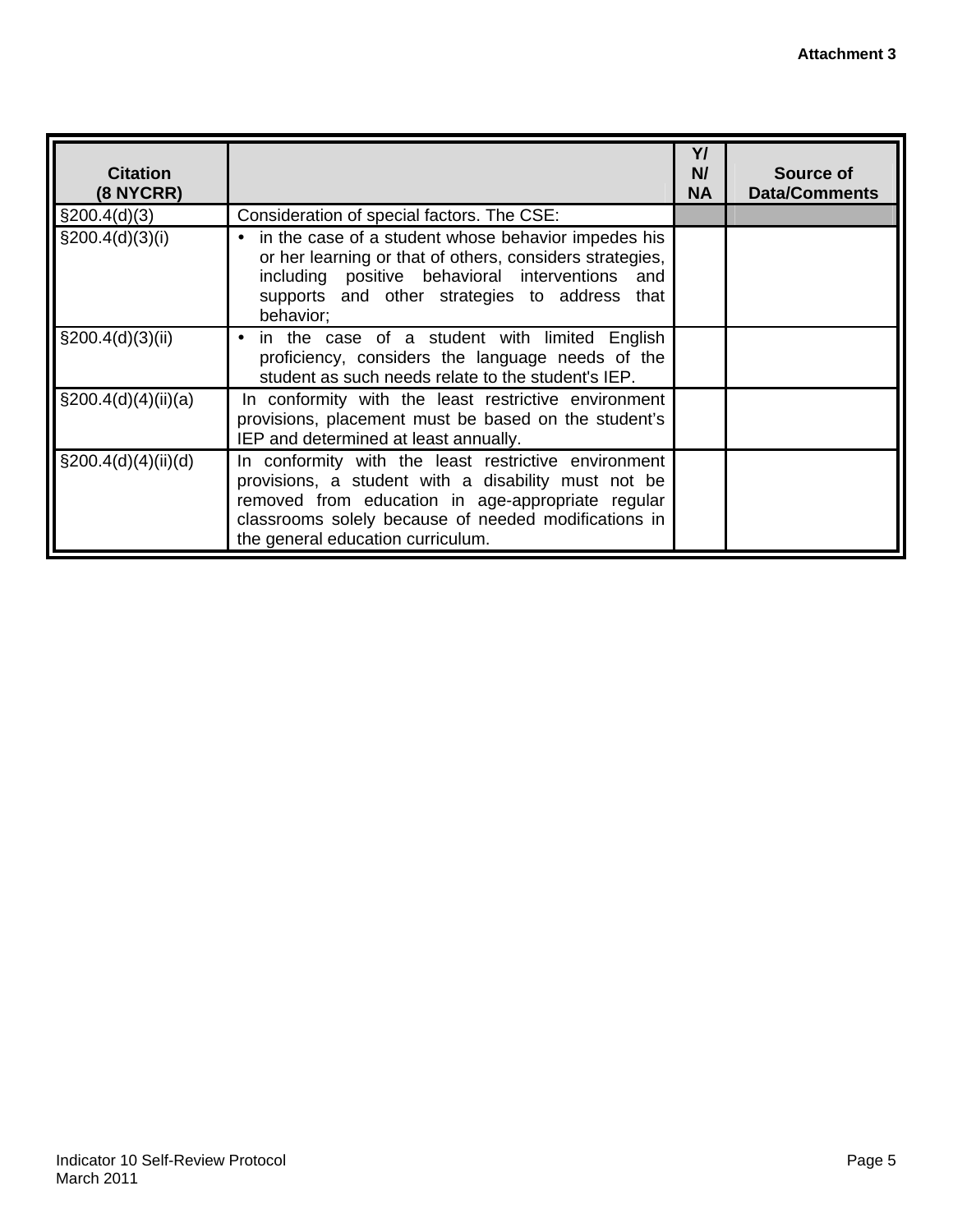## **Focused Rubric to Evaluate the CSE Process**

 This rubric is designed to be used as a tool by the district to assess how the district's CSE process may affect disproportionate representation of students of the identified racial and ethnic groups in specific disability categories and in specific educational settings. The rubric lists seven key regulatory requirements affecting classification and placement decisions. This rubric focuses on the district team's attention to aspects of the CSE decision-making process that may affect the over representation of students by disability and placement when inappropriately or inadequately applied during the development of the student's recommendation.

- Numbers 1 and 2 of the Key Aspects of the CSE Decision-Making Process listed below focus on decisions affecting Indicator 10a (the over-representation of students in specific disability categories); and
- Numbers 3 through 7 of the Key Aspects of the Decision-Making Process listed below focus on decisions affecting Indicator 10b (the placement of students with disabilities of identified racial/ethnic groups in specific educational placements).

The seven Key Aspects of the CSE Decision-Making Process include:

- 1. In developing the recommendations for the IEP, the CSE considers the results of the initial or most recent evaluation; the student's strengths; the concerns of the parents for enhancing the education of their child; the academic, developmental and functional needs of the student, including, as appropriate, the results of the student's performance on any general State or district-wide assessment programs; and any special considerations in. [§200.4(d)(2)]
- 2. Prior to the development of the recommendation, the CSE ensures that the appropriateness of reading and math instruction and other resources of the general education program, including support services and academic intervention services, has been considered. [§200.4(d)]
- 3. The IEP indicates how the student's disability affects involvement and progress in the general education curriculum. [§200.4(d)(2)(i)(a)]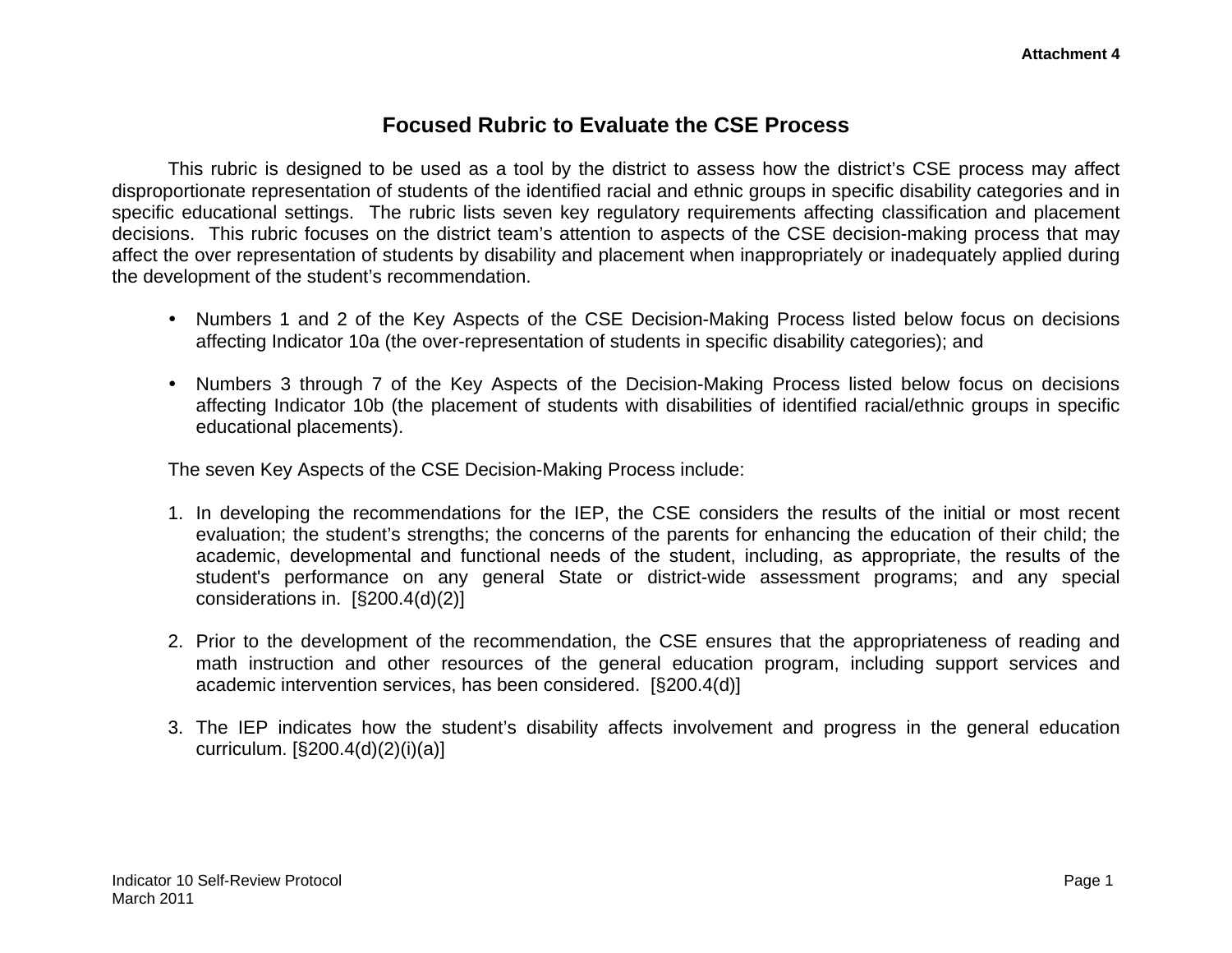- 4. The IEP indicates the recommended special education programs and services that will be provided for the student to be educated and participate with other students with disabilities and nondisabled students.  $[S200.4(d)(2)(v)(a)(3)]$
- 5. The CSE, in the case of a student whose behavior impedes his or her learning or that of others, considers strategies, including positive behavioral interventions and supports and other strategies to address that behavior. [§200.4(d)(3)(i)]
- 6. The CSE, in the case of a student with limited English proficiency, considers the language needs of the student as such needs relate to the student's IEP. [§200.4(d)(3)(ii)]
- 7. In conformity with the least restrictive environment provisions, placement must be based on the student's IEP and determined at least annually. [§200.4(d)(4)(ii)(a)]

#### Directions on how to use the Rubric

 The rubric should be used as a debriefing form. The district team should identify the number of CSE meetings to evaluate and meet with CSE members outside of a CSE meeting to ask them to respond to each item and to rate to what extent the CSE addressed each area. **All instances of "minimally addressed or no evidence" for each regulatory citation must be documented on the Self-Review Monitoring Protocol (Attachment 2) and the report to SED (Attachment 5) as** *noncompliance.*

 This activity will be addressed by the CSE members as a group, not as individuals. Consensus should be the goal, but if the CSE is not able to achieve consensus, that should be noted and the minority opinion should also be considered by the review team.

 In addition to identifying compliance issues, this process should allow the district to make an overall quality assessment of each of the key areas relating to CSE recommendations and will assist the team to identify improvement activities.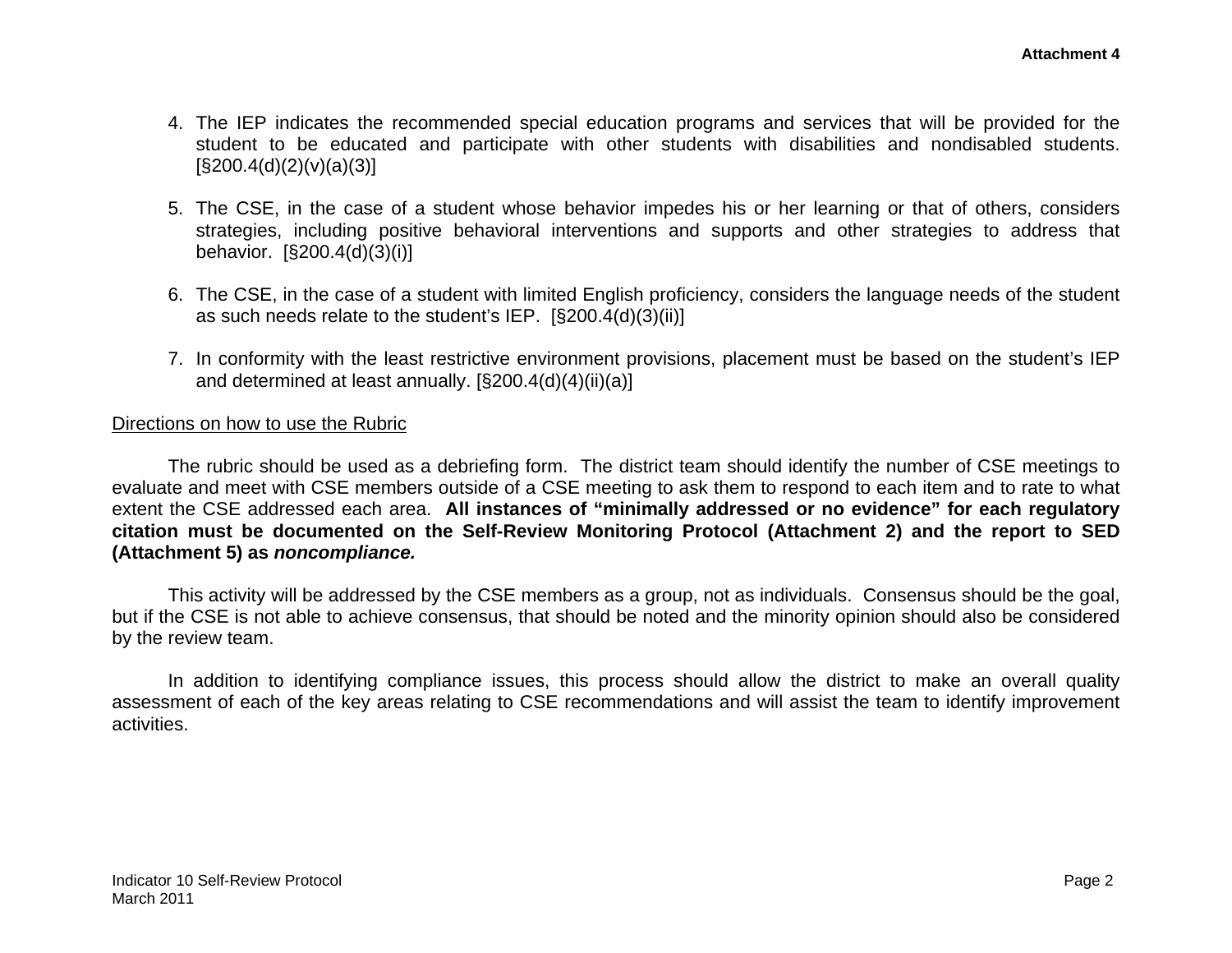$\mathbf{r}$ 

## **Focused Rubric to Evaluate the CSE Process**

| Name of District:             | l CSE   | Subcommittee | Location: |                              |       |
|-------------------------------|---------|--------------|-----------|------------------------------|-------|
| <b>Il</b> Observers:          |         |              |           | Date of Observation          |       |
| Type of Meeting:              | Initial | Annual       |           | <b>Reevaluation</b>          | Other |
| Student's Preferred Language: |         |              |           | Parent's Preferred Language: |       |

| <b>Citation</b><br>(8NYCRR)         |                                                                                                                                                                                                                                                                                                                                                                                                                                                                           | Not Applicable | Strong For | Generally<br>Address | Minimally<br>addresseo<br>No Evider |
|-------------------------------------|---------------------------------------------------------------------------------------------------------------------------------------------------------------------------------------------------------------------------------------------------------------------------------------------------------------------------------------------------------------------------------------------------------------------------------------------------------------------------|----------------|------------|----------------------|-------------------------------------|
| \$200.4(d)(2)                       | In developing the recommendations for the IEP, the Committee considers the results of<br>the initial or most recent evaluation; the student's strengths; the concerns of the parents<br>for enhancing the education of their child; the academic, developmental and functional<br>needs of the student, including, as appropriate, the results of the student's performance on<br>any general State or district-wide assessment programs; and any special considerations. |                |            |                      |                                     |
| \$200.4(d)                          | Prior to the development of the recommendation, the Committee ensures that the<br>appropriateness of reading and math instruction and other resources of the general<br>education program, including support services and academic intervention services, has<br>been considered.                                                                                                                                                                                         |                |            |                      |                                     |
|                                     | Only those school districts identified as having disproportionate representation of racial and ethnic groups in special education<br>placements (Indicator 10b) must complete this section.                                                                                                                                                                                                                                                                               |                |            |                      |                                     |
| $\text{\$200.4(d)(2)(i)(a)}$        | The IEP indicates how the student's disability affects involvement and progress in the<br>general education curriculum.                                                                                                                                                                                                                                                                                                                                                   |                |            |                      |                                     |
| $\frac{1}{2}$ §200.4(d)(2)(v)(a)(3) | The IEP indicates the recommended special education programs and services that will be<br>provided for the student to be educated and participate with other students with disabilities<br>and nondisabled students.                                                                                                                                                                                                                                                      |                |            |                      |                                     |
| $\S200.4(d)(3)$                     | Consideration of special factors. The CSE:                                                                                                                                                                                                                                                                                                                                                                                                                                |                |            |                      |                                     |
| $\S200.4(d)(3)(i)$                  | , in the case of a student whose behavior impedes his or her learning or that of others,<br>considers strategies, including positive behavioral interventions and supports and<br>other strategies to address that behavior;                                                                                                                                                                                                                                              |                |            |                      |                                     |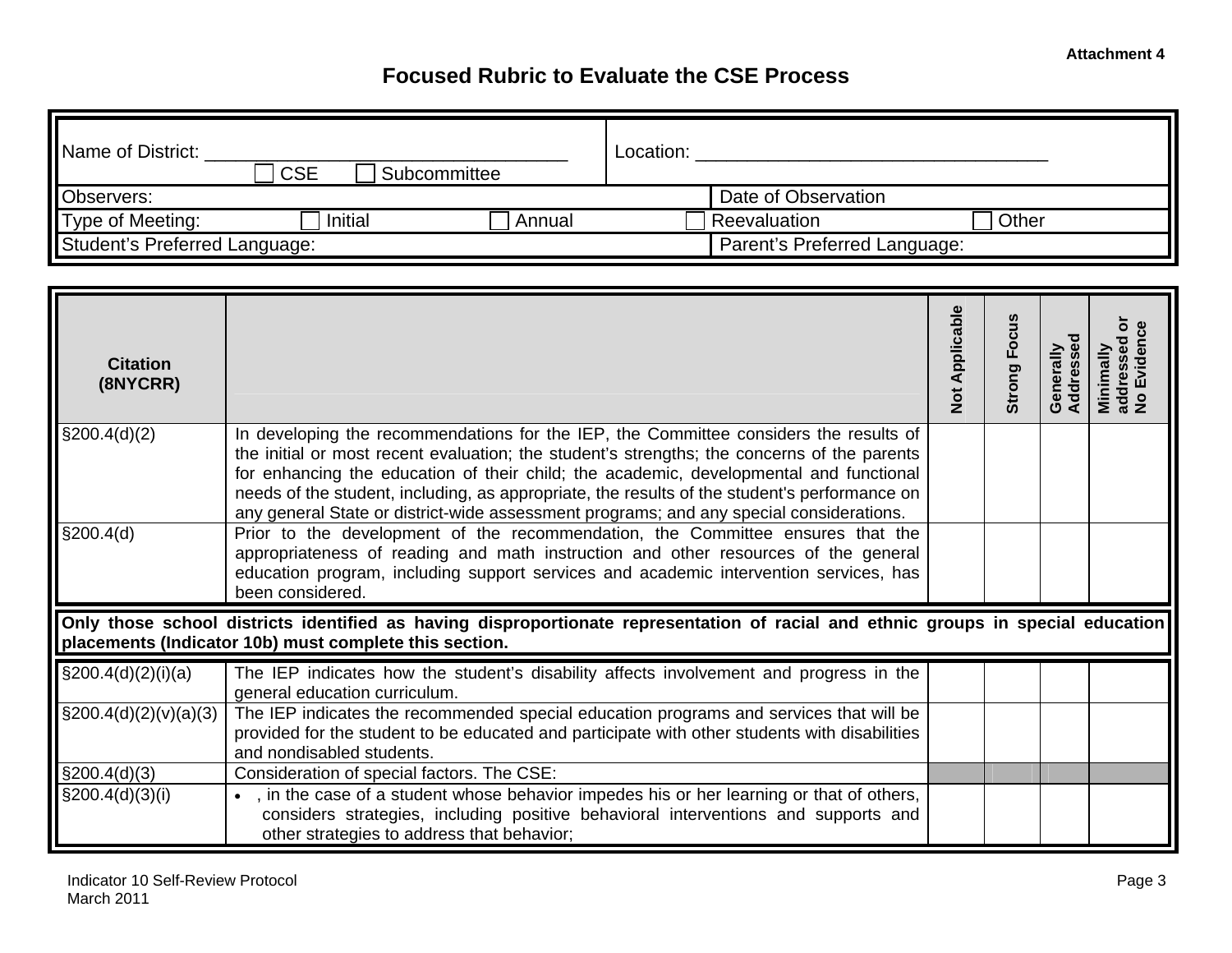| <b>Attachment 4</b> |
|---------------------|
|---------------------|

| $\frac{1}{2}$ \\$200.4(d)(3)(ii)  | in the case of a student with limited English proficiency, considers the language needs<br>of the student as such needs relate to the student's IEP. |  |  |
|-----------------------------------|------------------------------------------------------------------------------------------------------------------------------------------------------|--|--|
| $\frac{1}{2}$ §200.4(d)(4)(ii)(a) | In conformity with the least restrictive environment provisions, placement must be based<br>on the student's IEP and determined at least annually.   |  |  |

**Indicate what took place at the meeting and which of the seven areas need improvement:**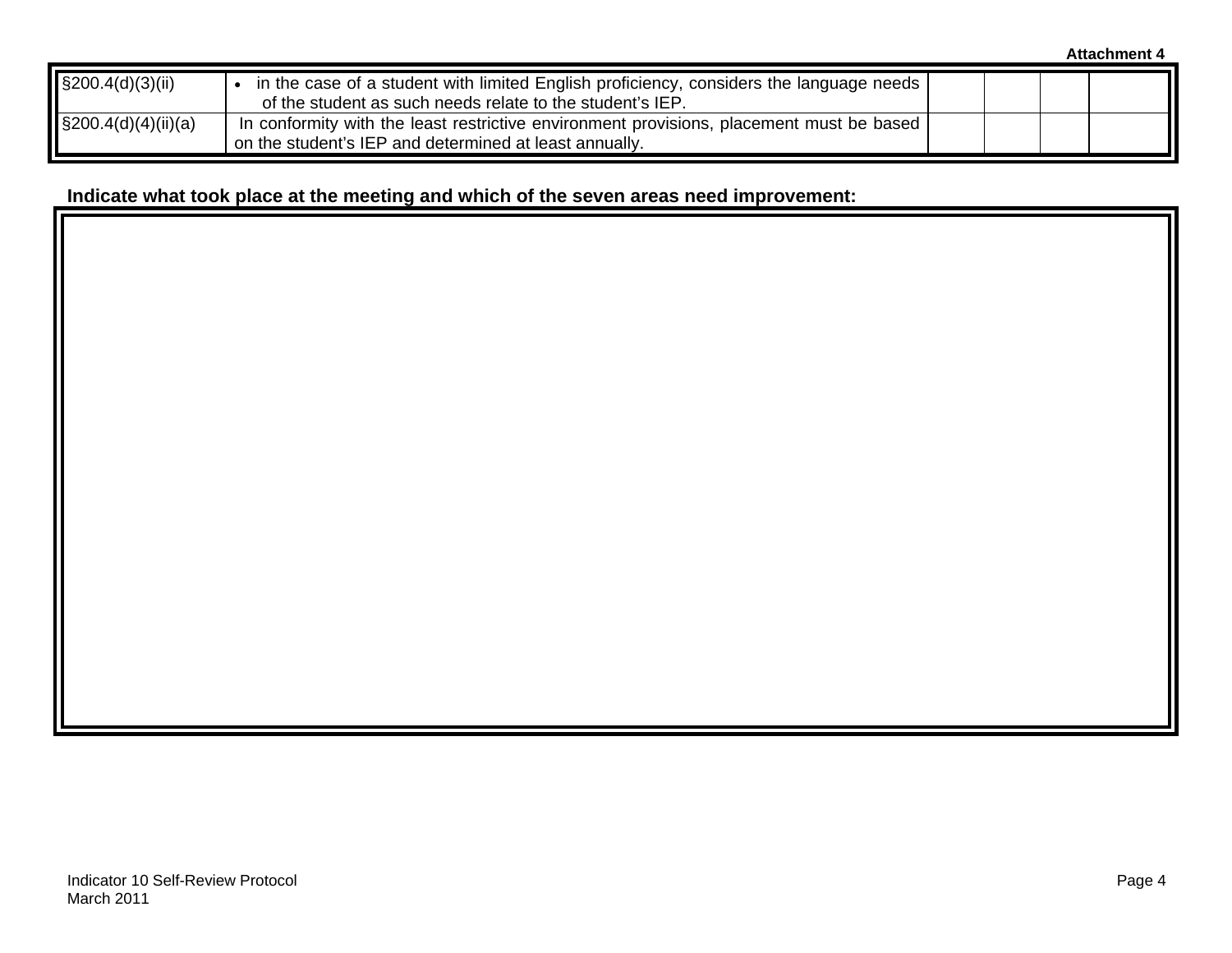## **Disproportionality Self-Review Monitoring Report to the New York State Education Department**

#### **Directions:**

- 1. Go to [http://pd.nysed.gov](http://pd.nysed.gov/)
- 2. Log on using the same user id and password as assigned for PD data submissions.
- 3. Look under the school year in which you received the notification of significant disproportionality. Click on "Self-Review Checklists" and then click on: SR-10- Indicator 10, Disproportionality in Classification/Placement.
- 4. Follow the online directions to complete the form.
- 5. Using documentation from the Monitoring Protocol (Attachment 2), click the box under the "Yes" or "No" column as appropriate for each regulatory requirement. All citations must have a compliance indication.
- 6. Click on the Statement of Verification of Accuracy to complete your data submission. The statement is displayed below.
- 7. Print a copy for your records.

#### **Statement of Verification of Accuracy**

I have reviewed the requirements for conducting the School District Self-Review Monitoring Protocol on Disproportionate Identification of Racial and Ethnic Groups for Classification/Placement (State Performance Plan Indicator 10) and I certify that the data submitted electronically to the State Education Department is accurate and complete and is based upon the findings from the monitoring protocol conducted by the school district. I further certify that any subsequent revisions to the data to indicate compliance are based on correction of those policies, practices and procedures and if appropriate, are based upon review of a sample of student records to verify compliance. In addition, I certify that I have publicly reported on the revisions to the policies, procedures and practices.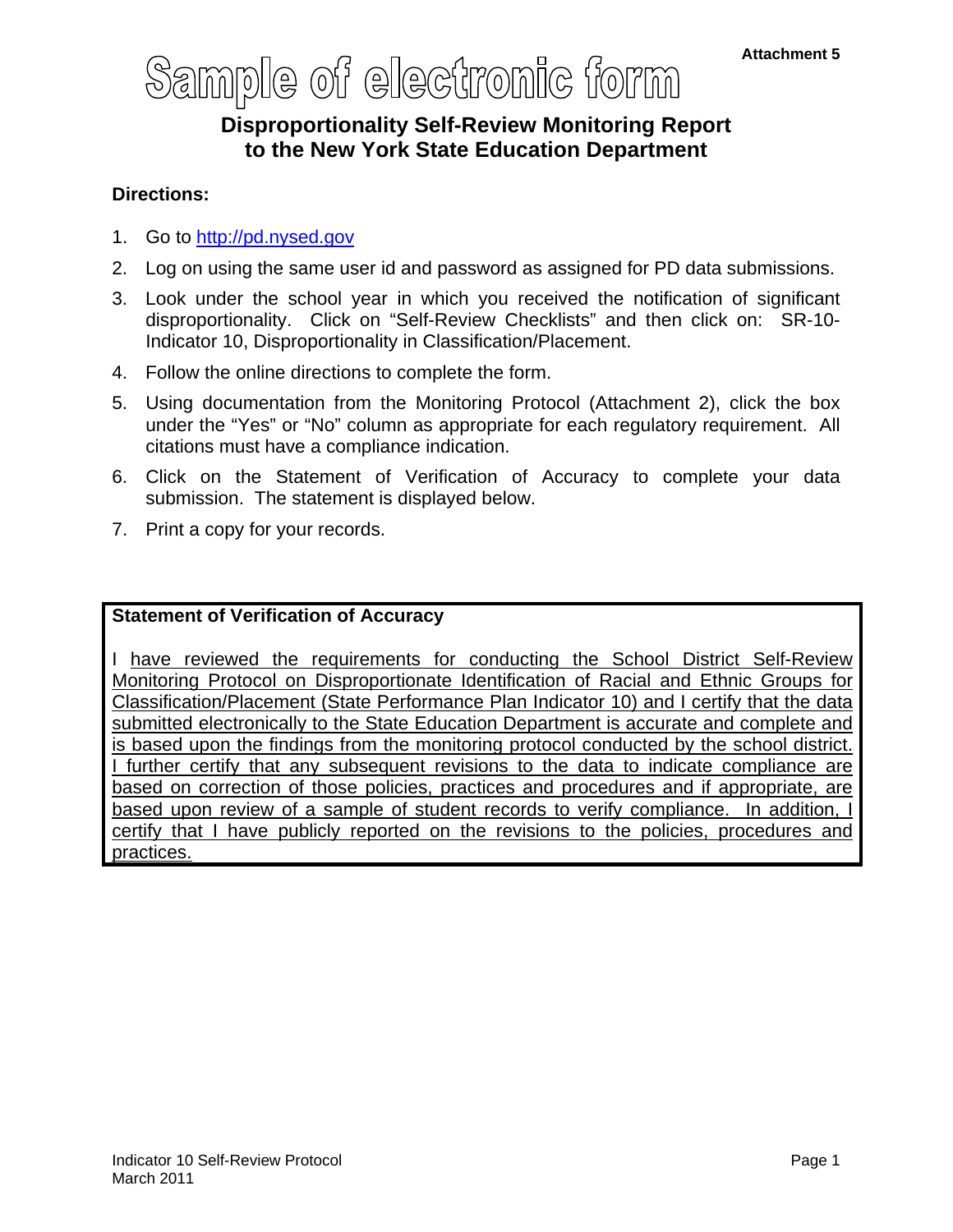#### **Directions: Transfer findings for each regulatory citation from the last column of Attachment 2, "Determination of Compliance."**

| <b>Citation</b>       |                                                                                                                                                                                                                                                                                                                                                                                                                      | Are the district's<br>policies, procedures<br>and practices in<br>compliance with<br>federal and State<br>laws and<br>regulations? |           |
|-----------------------|----------------------------------------------------------------------------------------------------------------------------------------------------------------------------------------------------------------------------------------------------------------------------------------------------------------------------------------------------------------------------------------------------------------------|------------------------------------------------------------------------------------------------------------------------------------|-----------|
| (8 NYCRR)             | <b>Issue</b>                                                                                                                                                                                                                                                                                                                                                                                                         | <b>Yes</b>                                                                                                                         | <b>No</b> |
| ı.                    | <b>Individual Evaluations of Students with Disabilities</b>                                                                                                                                                                                                                                                                                                                                                          |                                                                                                                                    |           |
| $\S200.4(b)(6)(i)(a)$ | Assessments and other evaluation materials used to assess a<br>student under this section are provided and administered in the<br>student's native language or other mode of communication and<br>in the form most likely to yield accurate information on what the<br>student knows and can do academically, developmentally and<br>functionally, unless it is clearly not feasible to so provide or<br>administer; |                                                                                                                                    |           |
| $\S200.4(b)(6)(i)(b)$ | Assessments and other evaluation materials used to assess a<br>student under this section<br>are used for purposes for which<br>the assessments or measures are valid and reliable;                                                                                                                                                                                                                                  |                                                                                                                                    |           |
| $\S200.4(b)(6)(i)(c)$ | Assessments and other evaluation materials used to assess a<br>student under this section are administered by trained and<br>knowledgeable personnel in accordance with the instruction<br>provided by those who developed such assessments; and                                                                                                                                                                     |                                                                                                                                    |           |
| \$200.4(b)(6)(i)(d)   | Assessments and other evaluation materials used to assess a<br>student under this section are selected and administered so as<br>not to be discriminatory on a racial or cultural basis.                                                                                                                                                                                                                             |                                                                                                                                    |           |
| \$200.4(b)(6)(v)      | No single measure or assessment is used as the sole criterion<br>for determining whether a student is a student with a disability<br>or for determining an appropriate educational program for a<br>student.                                                                                                                                                                                                         |                                                                                                                                    |           |
| §200.4(b)(6)(vii)     | The student is assessed in all areas related to the suspected<br>disability, including, where appropriate, health, vision, hearing,<br>social and emotional status, general intelligence, academic<br>performance, vocational skills, communicative status and<br>motor abilities.                                                                                                                                   |                                                                                                                                    |           |
| $\S 200.4(b)(6)(xvi)$ | Materials and procedures used to assess a student with limited<br>English proficiency are selected and administered to ensure<br>that they measure the extent to which the student has a<br>disability and needs special education, rather than measure<br>the student's English language skills.                                                                                                                    |                                                                                                                                    |           |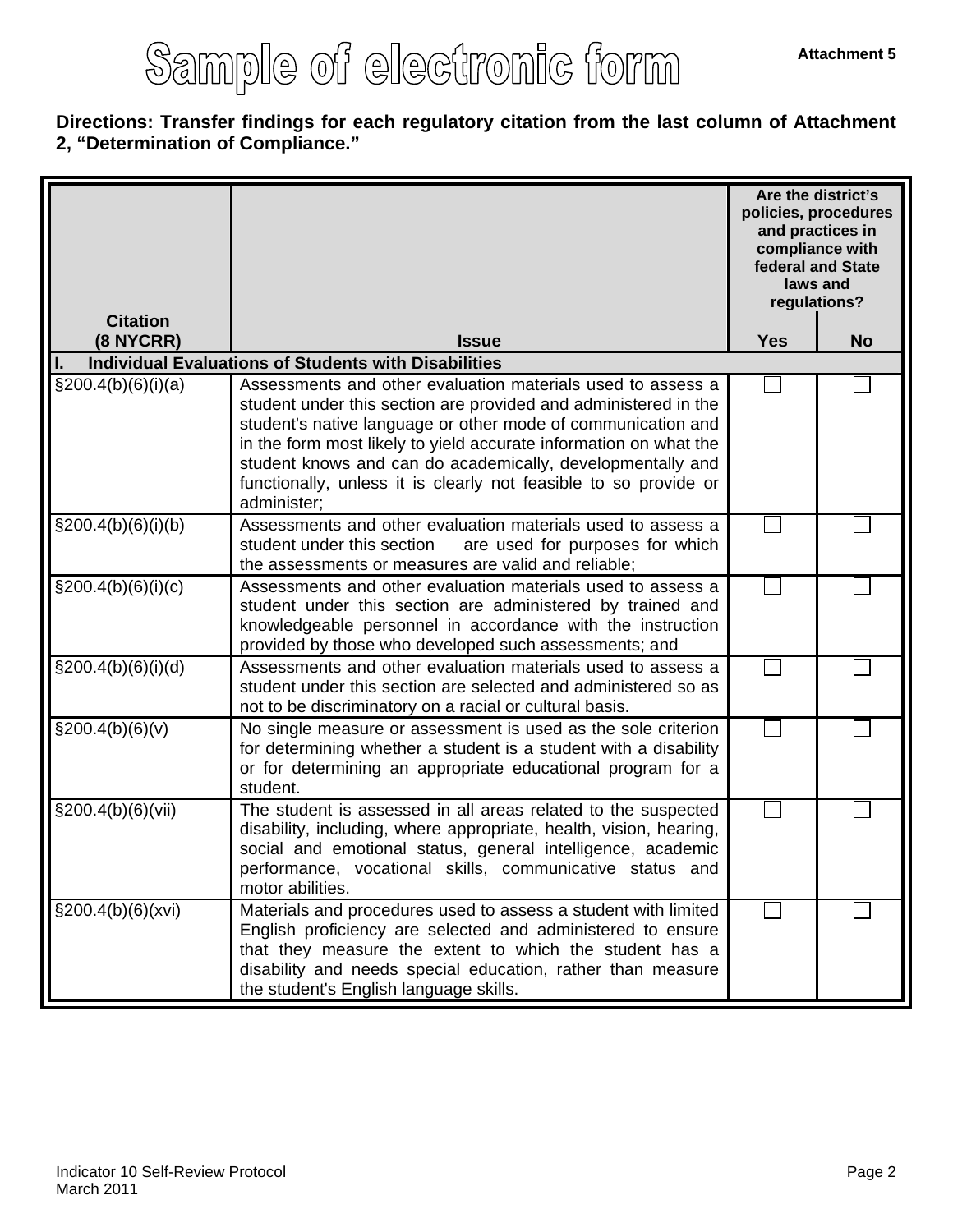| <b>Citation</b>          |                                                                                                                                                                                                                                                                                                                                                                                                                                                                                                                                                                                                                                            | Are the district's<br>policies, procedures<br>and practices in<br>compliance with<br>federal and State<br>laws and<br>regulations? |           |
|--------------------------|--------------------------------------------------------------------------------------------------------------------------------------------------------------------------------------------------------------------------------------------------------------------------------------------------------------------------------------------------------------------------------------------------------------------------------------------------------------------------------------------------------------------------------------------------------------------------------------------------------------------------------------------|------------------------------------------------------------------------------------------------------------------------------------|-----------|
| (8 NYCRR)                | <b>Issue</b>                                                                                                                                                                                                                                                                                                                                                                                                                                                                                                                                                                                                                               | <b>Yes</b>                                                                                                                         | <b>No</b> |
| Ш.                       | <b>Committee on Special Education Recommendation</b>                                                                                                                                                                                                                                                                                                                                                                                                                                                                                                                                                                                       |                                                                                                                                    |           |
| $\S200.4(c)(1)$          | In determining if a student is a student with a disability, as<br>defined in section 200.1(zz) of the Regulations (see<br>Attachment 2A), and determining the educational needs of the<br>student, the CSE and other qualified individuals draw upon<br>information from a variety of sources, including aptitude and<br>achievement<br>and<br>tests,<br>parent<br>input,<br>teacher<br>recommendations, as well as information about the student's<br>physical condition, social or cultural background, and adaptive<br>behavior; and ensure that information obtained from all these<br>sources is documented and carefully considered. |                                                                                                                                    |           |
| §200.4(d)                | Prior to the development of the recommendation, the<br>Committee ensures that the appropriateness of reading and<br>math instruction and other resources of the general education<br>program, including support services and academic intervention<br>services, has been considered.                                                                                                                                                                                                                                                                                                                                                       |                                                                                                                                    |           |
| $\S200.4(d)(2)$          | In developing the recommendations for the IEP, the Committee<br>considers the results of the initial or most recent evaluation; the<br>student's strengths; the concerns of the parents for enhancing<br>the education of their child; the academic, developmental and<br>functional needs of the student, including, as appropriate, the<br>results of the student's performance on any general State or<br>district-wide<br>and<br>assessment programs;<br>any<br>special<br>considerations.                                                                                                                                             |                                                                                                                                    |           |
| $\S200.4(d)(2)(ii)$      | The IEP indicates the student's disability classification<br>pursuant to section 200.1(zz) of the Regulations (see<br>Attachment 2A).                                                                                                                                                                                                                                                                                                                                                                                                                                                                                                      |                                                                                                                                    |           |
|                          | Only those school districts identified as having disproportionate representation of racial and ethnic<br>groups in special education placements (Indicator 10b) must complete this section.                                                                                                                                                                                                                                                                                                                                                                                                                                                |                                                                                                                                    |           |
| \$200.4(d)(2)(i)         | The IEP reports the present levels of academic achievement<br>and functional performance and indicates the individual needs<br>of the student according to the four need areas (academic<br>achievement; social development; physical development; and<br>management needs).                                                                                                                                                                                                                                                                                                                                                               |                                                                                                                                    |           |
| \$200.4(d)(2)(i)(a)      | The IEP indicates how the student's disability affects<br>involvement and progress in the general education curriculum.                                                                                                                                                                                                                                                                                                                                                                                                                                                                                                                    |                                                                                                                                    |           |
| $\S200.4(d)(2)(v)(a)(2)$ | The IEP indicates the recommended special education<br>program and services that will be provided for the student to be<br>involved and progress in the general education curriculum and<br>participate in extracurricular and other nonacademic<br>to<br>activities.                                                                                                                                                                                                                                                                                                                                                                      |                                                                                                                                    |           |